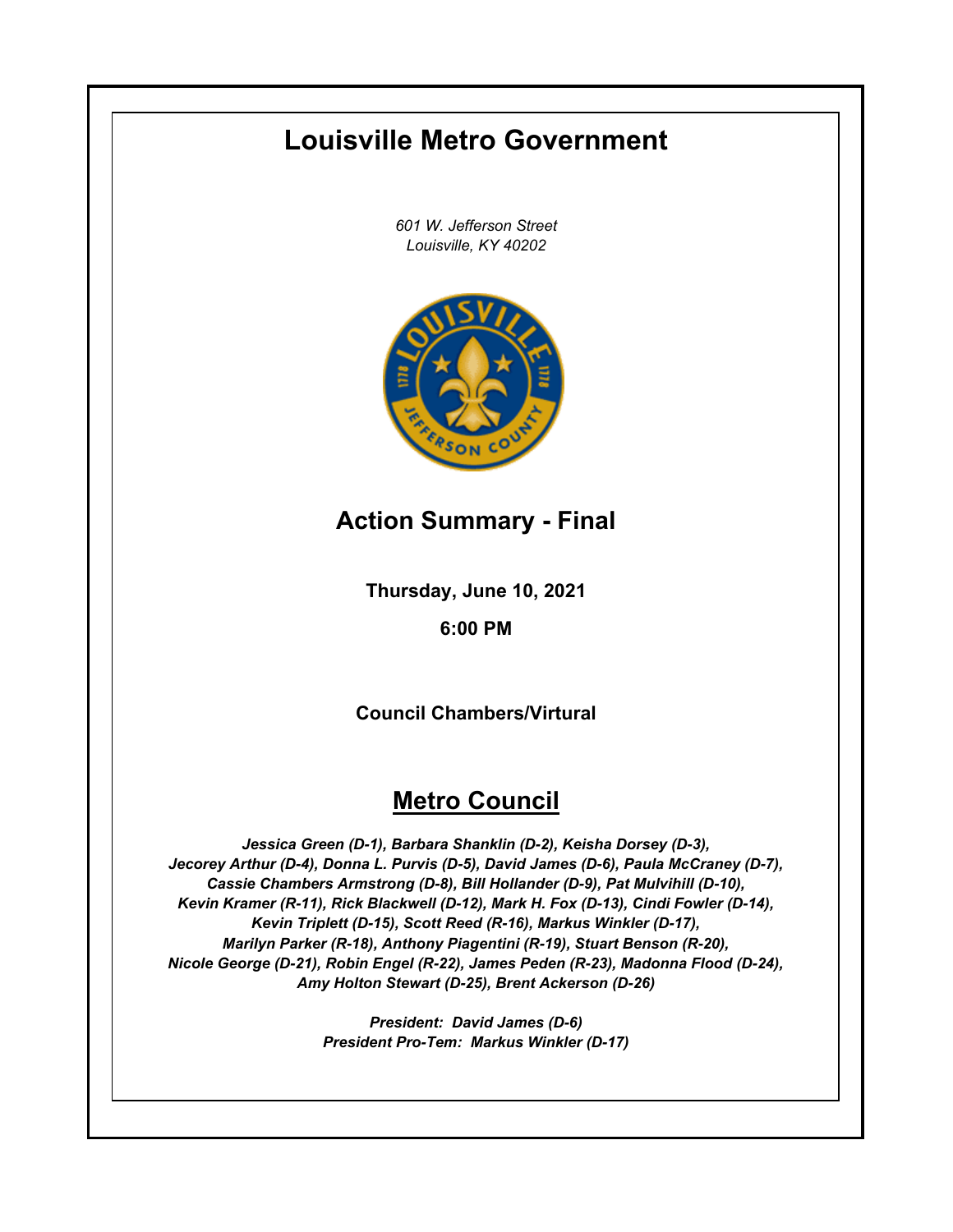## **Call to Order and Pledge of Allegiance**

**Council President James called the meeting to order at 6:01 p.m. and asked all to rise for the Pledge of Allegiance.**

#### **Statement Regarding Virtual Attendance by Council Members**

**The Clerk read the virtual meeting statement regarding the meeting being conducted by video teleconference, pursuant to KRS 61.826 and in accordance with Senate Bill 150, and the provisions regarding any disruptions in remote access for Council Members, which would require a temporary suspension of the meeting.**

**Council Members attended the meeting remotely, except for the following who were present in Chambers:**

- **Council President James**
- **Council Member Kramer**
- **Council Member Reed**
- **Council Member Piagentini**
- **Council Member George**
- **Council Member Flood**

#### **Members Roll Call**

#### **A quorum was established.**

Present: 26 - Council Member Jessica Green (D-1), Council Member Barbara Shanklin (D-2), Council Member Keisha Dorsey (D-3), Council Member Jecorey Arthur (D-4), Council Member Donna L. Purvis (D-5), Council Member David James (D-6), Council Member Paula McCraney (D-7), Council Member Cassie Chambers Armstrong (D-8), Council Member Bill Hollander (D-9), Council Member Pat Mulvihill (D-10), Council Member Kevin Kramer (R-11), Council Member Rick Blackwell (D-12), Council Member Mark H. Fox (D-13), Council Member Cindi Fowler (D-14), Council Member Kevin Triplett (D-15), Council Member Scott Reed (R-16), Council Member Markus Winkler (D-17), Council Member Marilyn Parker (R-18), Council Member Anthony Piagentini (R-19), Council Member Stuart Benson (R-20), Council Member Nicole George (D-21), Council Member Robin Engel (R-22), Council Member James Peden (R-23), Council Member Madonna Flood (D-24), Council Member Amy Holton Stewart (D-25) and Council Member Brent Ackerson (D-26)

#### **Support Staff**

**Genevieve First, Executive Assistant Travis Fiechter, Jefferson County Attorney's Office Jason Fowler, Jefferson County Attorney's Office Joan Sheffer, Civic Innovation and Technology**

# **Clerk(s)**

**Sonya Harward, Clerk Lisa Franklin Gray, Assistant Clerk**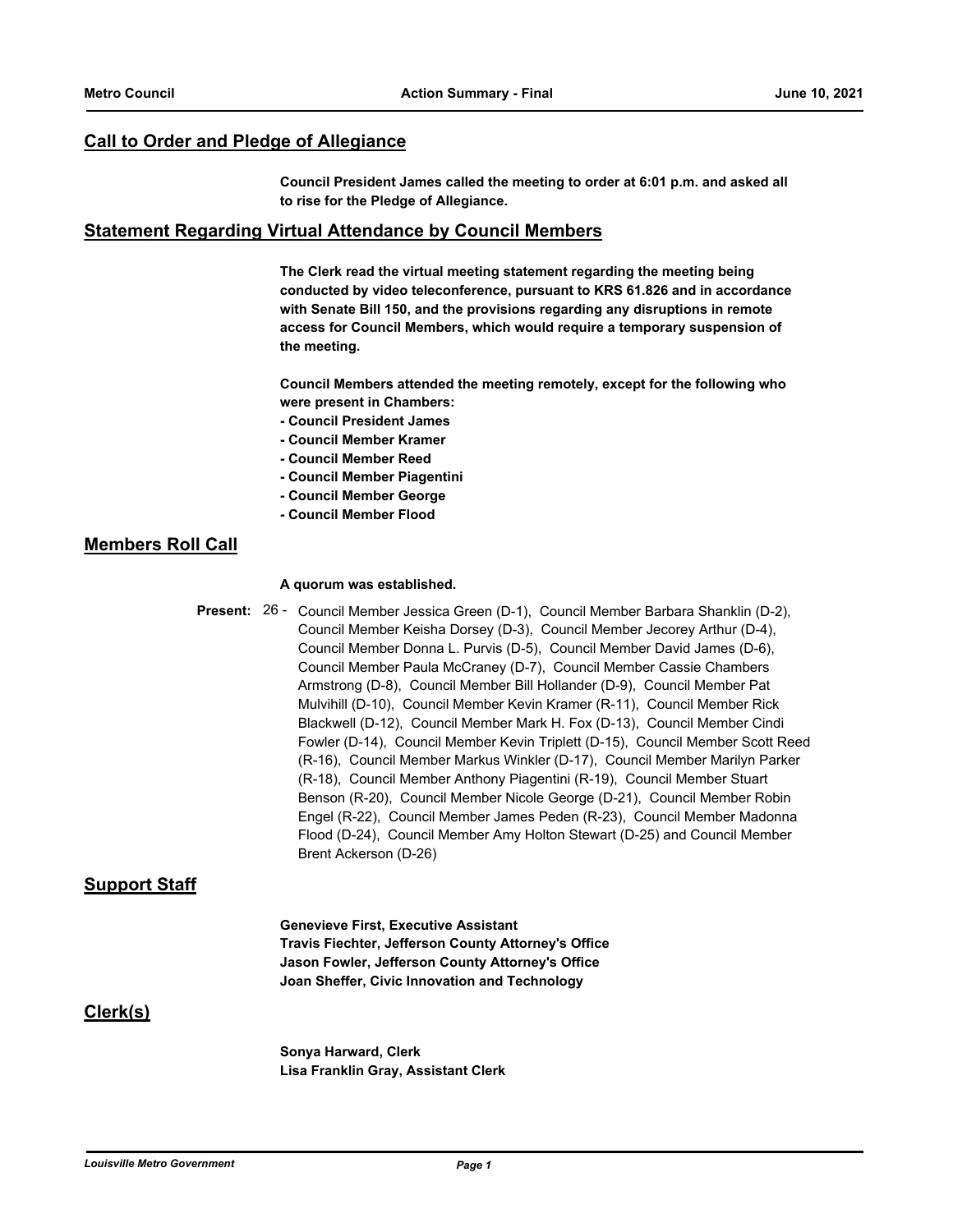# **Moment of Silence**

**Council President James spoke about the pandemic and the loss of loved ones, and noted the number of people who have died (1,309) and tested positive (82,949) as of that morning in Louisville. He encouraged those medically able to get vaccinated to do so. He also thanked all of the workers who have worked on the front lines throughout the pandemic.** 

**Council President James asked that everyone join him in a moment of silence.**

#### **Special Recognitions and Proclamations**

**1.** [ID 21-0602](http://louisville.legistar.com/gateway.aspx?m=l&id=/matter.aspx?key=56055)

**Council Member Flood recognized Officer Connor Maloney, Officer James Ashley, and Officer Clayton Kelly for their heroism in the line of duty.**

**Chief Erika Shields, Louisville Metro Police Department, also made comments.**

#### **Addresses to the Council**

**2.** [ID 21-0738](http://louisville.legistar.com/gateway.aspx?m=l&id=/matter.aspx?key=56240)

**Addresses to Council - June 10, 2021**

*Attachments:* [Addresses to Council 6-10-21.pdf](http://louisville.legistar.com/gateway.aspx?M=F&ID=69d58f66-9e90-4515-8b2a-0ba954827042.pdf)

**The Clerk called forward the following speakers:**

- **Gary Watrous**
- **Mark Wourms**
- **Judy Lippmann**
- **Deborah Turner**
- **Stacy Brindley**
- **Rabbi Robert Slosberg**
- **Connie Marshall**
- **Rhonda Mathies**
- **Rev. Lori Kyle**

# **Council Minutes**

**3.** [ID 21-0693](http://louisville.legistar.com/gateway.aspx?m=l&id=/matter.aspx?key=56174)

**Regular: Metro Council - May 20, 2021**

*Attachments:* [Action Summary for Metro Council - 5-20-21.pdf](http://louisville.legistar.com/gateway.aspx?M=F&ID=31897465-884e-4e47-b5bf-3e4e8b873036.pdf)

**A motion was made by Council Member Piagentini, seconded by Council Member Flood, that the Council Minutes be approved. The motion carried by a voice vote.**

# **Committee Minutes**

**A motion was made by Council Member Piagentini, seconded by Council Member Holton Stewart, that the Committee Minutes be approved. The motion carried by a voice vote.**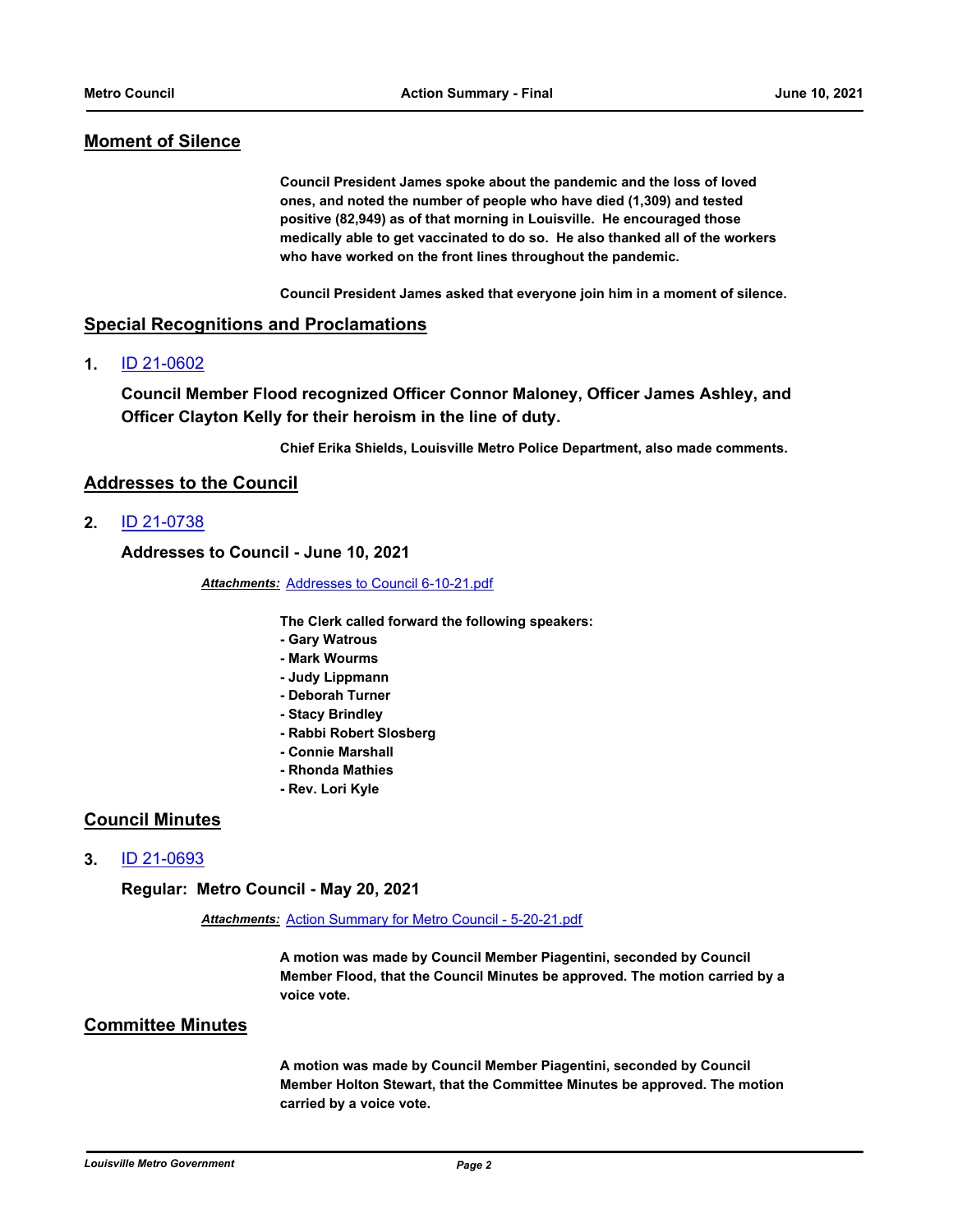**Regular: Committee of the Whole - May 20, 2021**

*Attachments:* [Action Summary for Committee of the Whole 5-20-21.pdf](http://louisville.legistar.com/gateway.aspx?M=F&ID=6857265a-4176-4f19-8eb9-b975e563d34a.pdf)

**5.** [ID 21-0711](http://louisville.legistar.com/gateway.aspx?m=l&id=/matter.aspx?key=56194)

#### **Special: Planning and Zoning Committee - June 1, 2021**

*Attachments:* [Action Summary for Planning and Zoning Committee 6-1-21.pdf](http://louisville.legistar.com/gateway.aspx?M=F&ID=92557cb9-1e2b-4287-b5b1-4cfb106a445f.pdf)

**6.** [ID 21-0677](http://louisville.legistar.com/gateway.aspx?m=l&id=/matter.aspx?key=56158)

#### **Regular: Labor and Economic Development Committee - June 1, 2021**

Attachments: Action Summary for Labor and Economic Development Committee 6-1-21.pdf

## **7.** [ID 21-0712](http://louisville.legistar.com/gateway.aspx?m=l&id=/matter.aspx?key=56195)

#### **Regular: Public Works Committee - June 1, 2021**

*Attachments:* [Action Summary for Public Works Committee 6-1-21.pdf](http://louisville.legistar.com/gateway.aspx?M=F&ID=b8505d7e-860f-47db-aaba-d195d4bd7b21.pdf)

**8.** [ID 21-0678](http://louisville.legistar.com/gateway.aspx?m=l&id=/matter.aspx?key=56159)

#### **Regular: Government Oversight and Audit Committee - June 1, 2021**

*Attachments:* [Action Summary for Government Oversight and Audit 6-1-21.pdf](http://louisville.legistar.com/gateway.aspx?M=F&ID=0ecb8b8c-b770-4b63-8279-66961f01656b.pdf)

**9.** [ID 21-0698](http://louisville.legistar.com/gateway.aspx?m=l&id=/matter.aspx?key=56180)

**Regular: Community Affairs, Housing, Health and Education Committee - June 2, 2021**

Attachments: Action Summary for Community Affairs, Housing, Health and Education 6-2-21.pdf

**10.** [ID 21-0681](http://louisville.legistar.com/gateway.aspx?m=l&id=/matter.aspx?key=56162)

#### **Special: Public Safety Committee - June 2, 2021**

*Attachments:* [Action Summary for Public Safety Committee 6-2-21.pdf](http://louisville.legistar.com/gateway.aspx?M=F&ID=969ff48e-67b7-4d47-852e-700c8137883a.pdf)

**11.** [ID 21-0694](http://louisville.legistar.com/gateway.aspx?m=l&id=/matter.aspx?key=56176)

#### **Regular: Appropriations Committee - June 2, 2021**

*Attachments:* [Action Summary for Appropriations Committee 6-2-21.pdf](http://louisville.legistar.com/gateway.aspx?M=F&ID=0e1679a3-a413-4604-b7dd-6f5b4a6dbf17.pdf)

**12.** [ID 21-0713](http://louisville.legistar.com/gateway.aspx?m=l&id=/matter.aspx?key=56196)

#### **Regular: Parks and Sustainability - June 3, 2021**

*Attachments:* [Action Summary for Parks and Sustainability Committee 6-3-21.pdf](http://louisville.legistar.com/gateway.aspx?M=F&ID=f6f1e92f-1db0-495a-8805-07670b171923.pdf)

#### **13.** [ID 21-0695](http://louisville.legistar.com/gateway.aspx?m=l&id=/matter.aspx?key=56177)

#### **Regular: Committee on Equity and Inclusion - June 3, 2021**

*Attachments:* [Action Summary for Committee on Equity and Inclusion 6-3-21.pdf](http://louisville.legistar.com/gateway.aspx?M=F&ID=bddc9e06-ccd8-4dfa-b7ed-e5aa1b468e5c.pdf)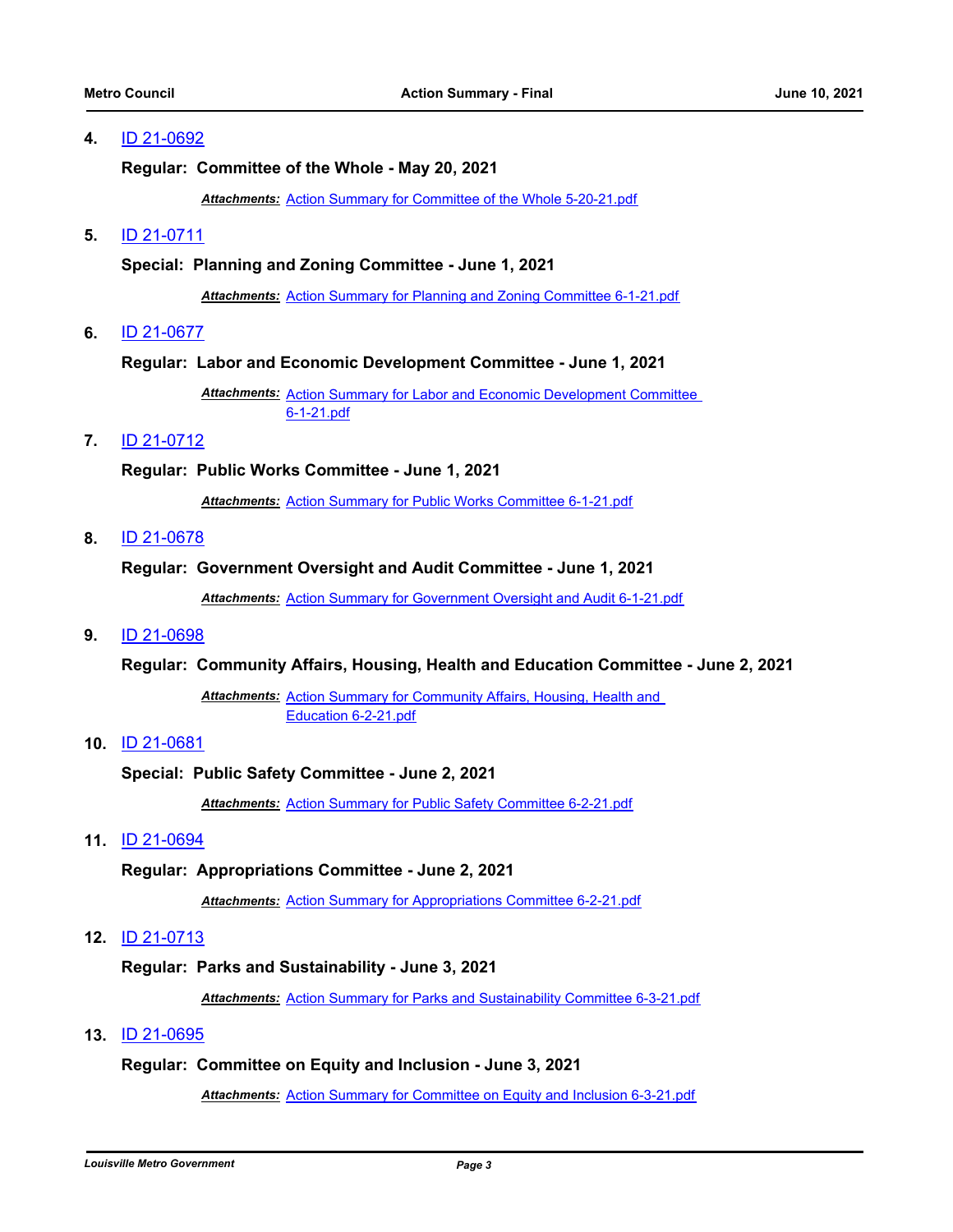**Regular: Budget Committee - June 3, 2021**

*Attachments:* [Action Summary for Budget Committee 6-3-21.pdf](http://louisville.legistar.com/gateway.aspx?M=F&ID=fcc0020c-5880-482e-a15a-33b93a41647d.pdf)

#### **15.** [ID 21-0697](http://louisville.legistar.com/gateway.aspx?m=l&id=/matter.aspx?key=56179)

**Regular: Committee on Committees - June 8, 2021**

*Attachments:* [Action Summary for Committee on Committees 6-8-21.pdf](http://louisville.legistar.com/gateway.aspx?M=F&ID=79dd0f88-a50c-447c-b2a5-f33f567b7f04.pdf)

#### **Communications to the Council**

**The Clerk read the appointments into the record. Those appointments requiring Council approval were assigned to the Government Oversight and Audit Committee.**

#### **16.** [ID 21-0718](http://louisville.legistar.com/gateway.aspx?m=l&id=/matter.aspx?key=56203)

**Tax Appeals Board - Laurence May, (Permanent Board), Denise Pusateri, Lester Sanders, Kim Sickles, Linda English, Jessica Zaring, Lori O'Koon, Clem Russell, Dolly Lopez, Darlene Lovely, Griffin Torrens (Temporary) (New Appointments) Metro Council Approval is Not Required.**

*Attachments:* [APT Tax Appeals Board 06.07.21.pdf](http://louisville.legistar.com/gateway.aspx?M=F&ID=90516e05-cb99-45b9-9b23-b6cd40da6387.pdf)

#### **17.** [ID 21-0719](http://louisville.legistar.com/gateway.aspx?m=l&id=/matter.aspx?key=56204)

**Hazardous Materials Ordinance Appeals and Overseers Board - Sean Dreisbach (Reappointment).**

**Metro Council Approval is Not Required**

Attachments: APT Hazardous Materials Ordinance Appeals and Overseers Board 06.07.21.pdf

#### **18.** [ID 21-0720](http://louisville.legistar.com/gateway.aspx?m=l&id=/matter.aspx?key=56205)

**Metropolitan Business Development Corporation Board - Cory Bybee (Reappointment). Metro Council Approval is Not Required.**

> Attachments: **APT Metropolitan Business Development Corporation Board** 06.07.21.pdf

# **19.** [ID 21-0721](http://louisville.legistar.com/gateway.aspx?m=l&id=/matter.aspx?key=56206)

**Civil Service Board - Theresa Boyd (Reappointment). Metro Council Approval is Not Required.**

*Attachments:* [APT Civil Service Board 06.07.21.pdf](http://louisville.legistar.com/gateway.aspx?M=F&ID=924dffb3-f759-42ce-a338-35cca6d35c58.pdf)

#### **20.** [ID 21-0723](http://louisville.legistar.com/gateway.aspx?m=l&id=/matter.aspx?key=56208)

**Transit Authority of River City (TARC) Board - Jan Day (New Appointment).**

*Attachments:* [APT Transit Authority of River City \(TARC\) Board 06.07.21.pdf](http://louisville.legistar.com/gateway.aspx?M=F&ID=25bf341c-8166-4d5e-90fd-70ce8b17e3cc.pdf)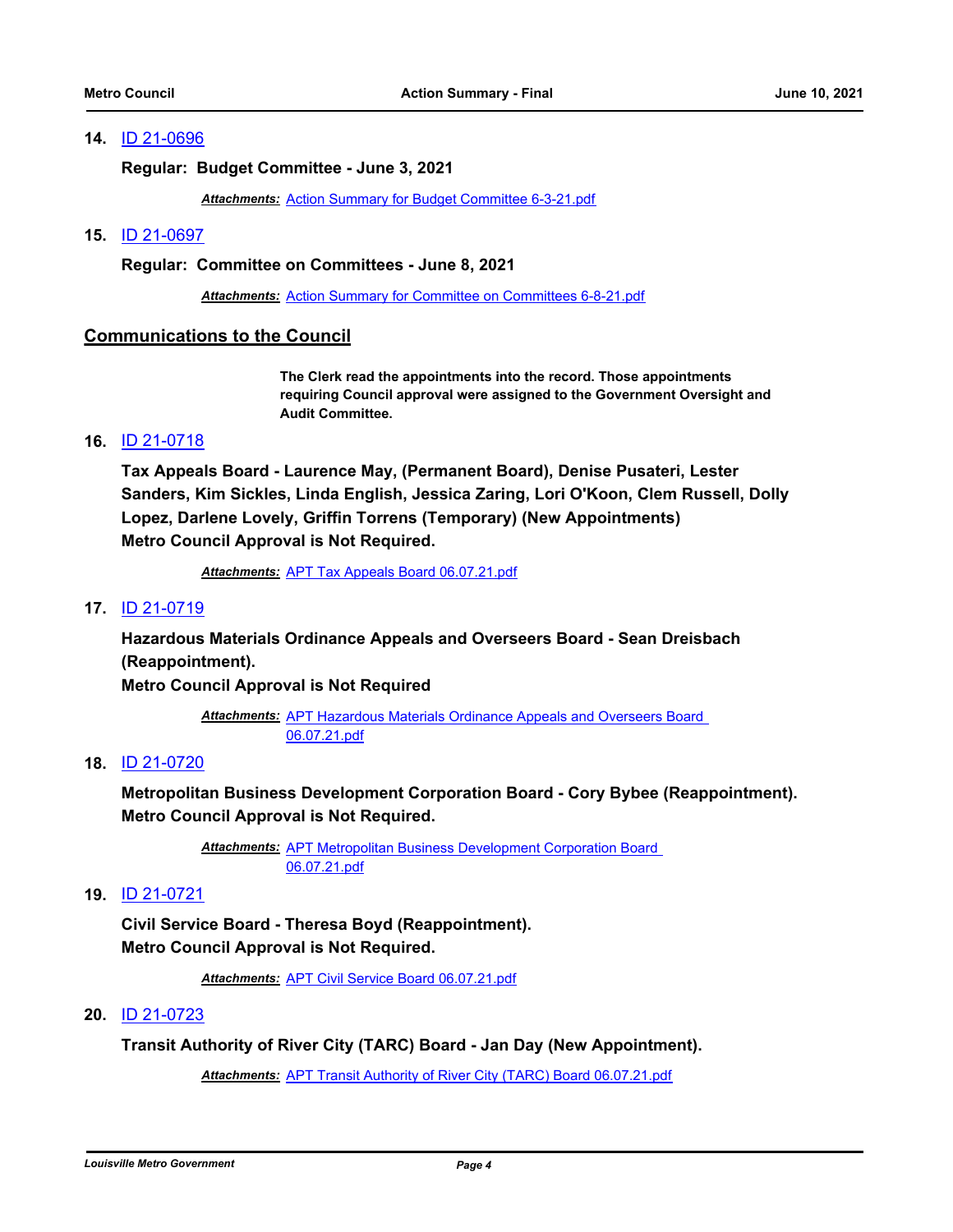**Kentuckiana Works - Greater Louisville Workforce Development Corporation Board - Andy Bianco (New Appointment),**

> Attachments: APT Kentuckiana Works - Greater Louisville Workforce Development Board 06.07.21.pdf

# **22.** [ID 21-0725](http://louisville.legistar.com/gateway.aspx?m=l&id=/matter.aspx?key=56210)

#### **Air Pollution Control District Board - Josephine Mei (Reappointment).**

*Attachments:* [APT Air Pollution Control District Board 06.07.21.pdf](http://louisville.legistar.com/gateway.aspx?M=F&ID=25ea7026-3a6e-4a29-8483-839569805905.pdf)

#### **23.** [ID 21-0726](http://louisville.legistar.com/gateway.aspx?m=l&id=/matter.aspx?key=56211)

#### **Metropolitan Sewer District (MSD) Board - Rebecca Cox (New Appointment).**

*Attachments:* [APT Metropolitan Sewer District \(MSD\) Board 06.07.21.pdf](http://louisville.legistar.com/gateway.aspx?M=F&ID=13dd470a-f211-4d7c-93a3-dfc954b8b603.pdf)

#### **24.** [ID 21-0727](http://louisville.legistar.com/gateway.aspx?m=l&id=/matter.aspx?key=56212)

**Louisville Regional Airport Authority Board - Patrick MacDonald (New Appointment), Lesa Seibert (Reappointment).**

*Attachments:* [APT Louisville Regional Airport Authority Board 06.07.21.pdf](http://louisville.legistar.com/gateway.aspx?M=F&ID=68823049-3d42-4a76-a607-e9c2965203e6.pdf)

# **25.** [ID 21-0728](http://louisville.legistar.com/gateway.aspx?m=l&id=/matter.aspx?key=56213)

**Police Merit Board - Sherryl Anderson (New Appointment), Travis Hatchell (Reappointment).**

*Attachments:* [APT Police Merit Board 06.07.21.pdf](http://louisville.legistar.com/gateway.aspx?M=F&ID=9ef1c825-c776-4737-9b17-45f18c5c3e21.pdf)

#### **26.** [ID 21-0729](http://louisville.legistar.com/gateway.aspx?m=l&id=/matter.aspx?key=56214)

#### **Camp Taylor Fire Protection District Board - Thomas Kinderman (New Appointment).**

*Attachments:* [APT Camp Taylor Fire Protection District Board 06.07.21.pdf](http://louisville.legistar.com/gateway.aspx?M=F&ID=624fdf38-02f2-4c93-aa2f-33ba9550c414.pdf)

#### **27.** [ID 21-0731](http://louisville.legistar.com/gateway.aspx?m=l&id=/matter.aspx?key=56217)

**Pleasure Ridge Park Fire Protection District Board - James Taylor (Reappointment).**

*Attachments:* [APT Pleasure Ridge Park Fire Protection District Board 06.07.21.pdf](http://louisville.legistar.com/gateway.aspx?M=F&ID=86379df5-52f0-4f65-8156-c94240c7ae15.pdf)

#### **28.** [ID 21-0732](http://louisville.legistar.com/gateway.aspx?m=l&id=/matter.aspx?key=56219)

**Jeffersontown Fire Protection District Board - Duane Lightfoot, Sr. (Reappointment).**

*Attachments:* [APT Jeffersontown Fire Protection District Board 06.07.21.pdf](http://louisville.legistar.com/gateway.aspx?M=F&ID=dcaf79ff-1d45-47d4-b816-c0ec67b7e879.pdf)

# **29.** [ID 21-0733](http://louisville.legistar.com/gateway.aspx?m=l&id=/matter.aspx?key=56222)

# **Fern Creek Fire Protection District Board - Susan Pierce (Reappointment).**

*Attachments:* [APT Fern Creek Fire Protection District Board 06.07.21.pdf](http://louisville.legistar.com/gateway.aspx?M=F&ID=a66680f8-d722-4669-87e8-41ec96ec7b9c.pdf)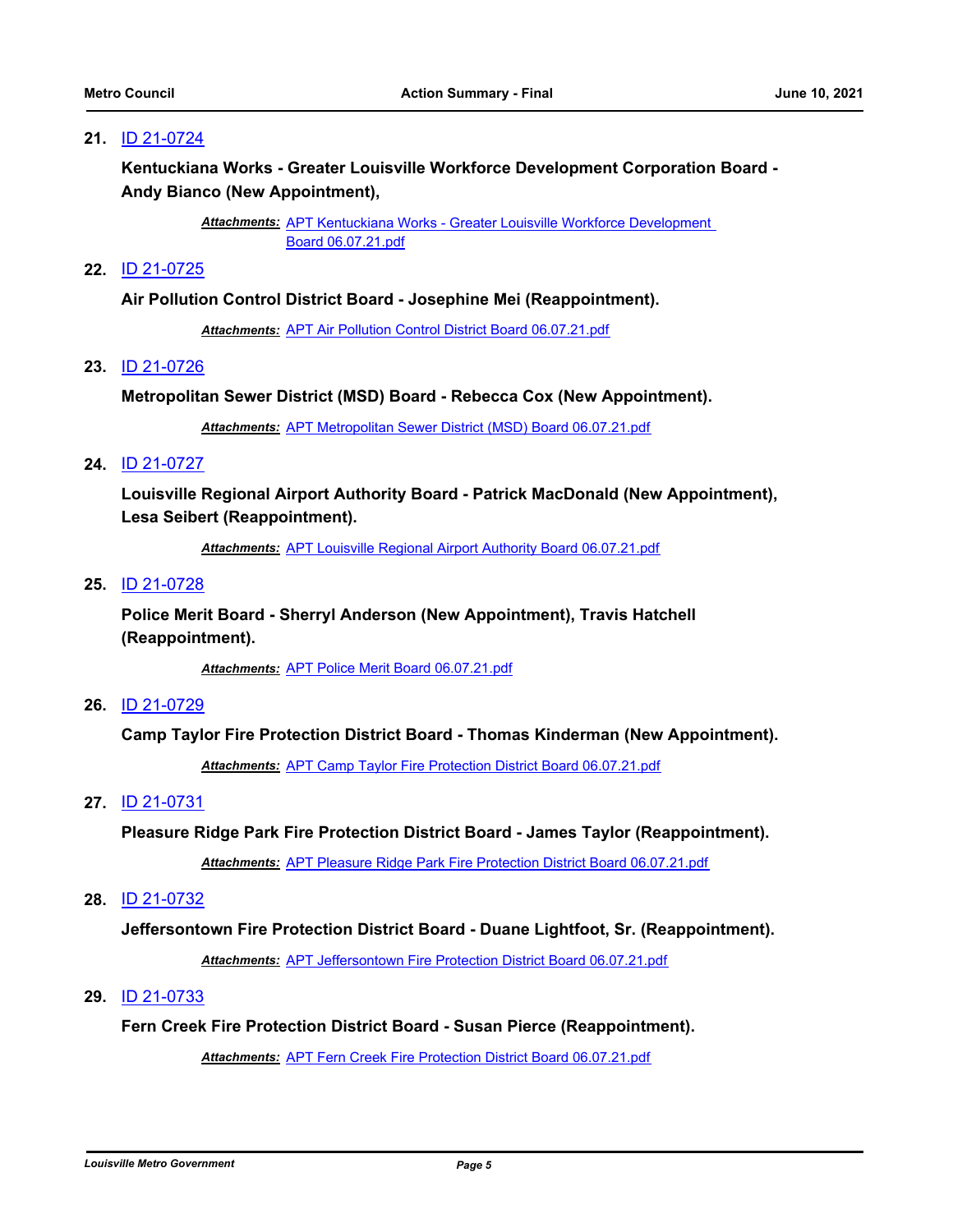**Anchorage Middletown Fire Protection District Board - Jonathan Jarrell (Reappointment).**

> Attachments: APT Anchorage Middletown Fire Protection District Board 06.07.21.pdf

# **31.** [ID 21-0735](http://louisville.legistar.com/gateway.aspx?m=l&id=/matter.aspx?key=56226)

#### **St. Matthews Fire Protection District Board - Marshall Bradley, Jr. (Reappointment).**

*Attachments:* [APT St. Matthews Fire Protection District Board 06.07.21.pdf](http://louisville.legistar.com/gateway.aspx?M=F&ID=17d64c14-ecd3-4fd6-846f-6a260339cb68.pdf)

**32.** [ID 21-0736](http://louisville.legistar.com/gateway.aspx?m=l&id=/matter.aspx?key=56227)

#### **Fairdale Fire Protection District Board - Larry Hicks (Reappointment).**

*Attachments:* [APT Fairdale Fire Protection District Board 06.07.21.pdf](http://louisville.legistar.com/gateway.aspx?M=F&ID=ff72229c-b4b2-4c45-9e07-885e0209f3e3.pdf)

#### **Consent Calendar**

**A motion was made by Council Member Peden, seconded by Council Member Piagentini, to approve the Consent Calendar. The motion carried by the following vote and all items on the Consent Calendar were approved:**

Yes: 25 - Green, Shanklin, Dorsey, Arthur, Purvis, James, McCraney, Chambers Armstrong, Hollander, Mulvihill, Kramer, Blackwell, Fox, Fowler, Triplett, Reed, Winkler, Parker, Piagentini, Benson, George, Engel, Peden, Flood and Holton Stewart

Absent: 1 - Ackerson

# **Legislation forwarded from BUDGET COMMITTEE**

**33.** [O-237-21](http://louisville.legistar.com/gateway.aspx?m=l&id=/matter.aspx?key=56064)

**AN ORDINANCE AMENDING ORDINANCE NO. 237, SERIES 2018, AND ORDINANCE NO. 072, SERIES 2020, RELATING TO THE FISCAL YEAR 2020-2021 CAPITAL BUDGET BY TRANSFERRING \$30,000 FROM A PROJECT TITLED D7 BEAUTIFICATION & SIDEWALK IMPROVEMENTS ON BROWNSBORO ROAD AND ESTABLISHING A NEW PROJECT TITLED D7 SIDEWALK AND PAVING PROJECTS.**

**Sponsors: Primary Paula McCraney (D-7)** 

Attachments: O-237-21 V.1 052021 Budget Transfer for D7 Sidewalk and Paving Projects.pdf [ORD 072 2021.pdf](http://louisville.legistar.com/gateway.aspx?M=F&ID=02e19eec-bb52-4302-9274-d339adc27bcc.pdf)

**This Ordinance passed on the Consent Calendar.**

Enactment No: Ordinance 072-2021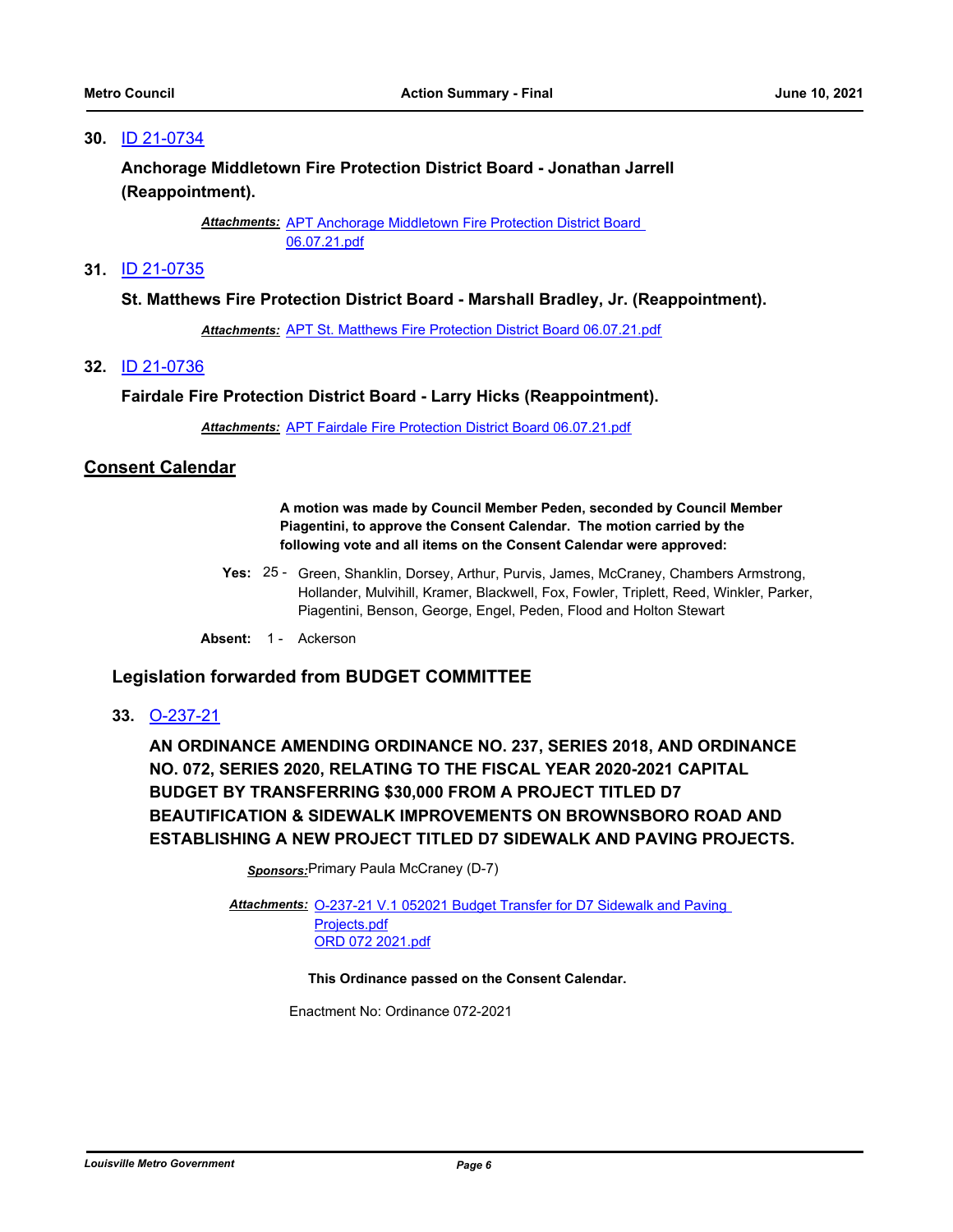# **34.** [O-241-21](http://louisville.legistar.com/gateway.aspx?m=l&id=/matter.aspx?key=56079)

# **AN ORDINANCE APPROVING THE FISCAL YEAR 2021-2022 BUDGET FOR LOUISVILLE TOURISM.**

*Sponsors:*Primary Bill Hollander (D-9), Primary David James (D-6) and Additional Kevin Kramer (R-11)

Attachments: [O-241-21 V.1 052021 FY 21-22 Budget for Louisville Tourism.pdf](http://louisville.legistar.com/gateway.aspx?M=F&ID=aaa96d56-91c0-46a7-bc1f-fa8afa8dbe07.pdf)

[Louisville Tourism - Operating Budget 21-22.pdf](http://louisville.legistar.com/gateway.aspx?M=F&ID=a326c073-2ec2-4462-9bce-8f60e0e090a5.pdf) [Louisville Tourism - Debt Service Fund Budget 21-22.pdf](http://louisville.legistar.com/gateway.aspx?M=F&ID=624ea65a-ecca-4281-99e2-b3a95c0d7cdd.pdf)

[ORD 073 2021.pdf](http://louisville.legistar.com/gateway.aspx?M=F&ID=aa712668-7694-4005-9786-b2efa648537f.pdf)

**This Ordinance passed on the Consent Calendar.**

Enactment No: Ordinance 073-2021

# **Legislation forwarded from GOVERNMENT OVERSIGHT AND AUDIT COMMITTEE**

**35.** [O-218-21](http://louisville.legistar.com/gateway.aspx?m=l&id=/matter.aspx?key=56007)

# **AN ORDINANCE OF THE LOUISVILLE METRO COUNCIL TO APPROVE THE ANNEXATION BY THE CITY OF HERITAGE CREEK OF 10001 CEDAR CREEK ROAD.**

*Sponsors:*Primary Robin Engel (R-22) and Primary James Peden (R-23)

Attachments: 0-218-21 V.1 052021 ANNEXATION BY THE CITY OF HERITAGE CREEK OF 10001 CEDAR CREEK ROAD.pdf [ATTACH Annexation Request from City of Heritage Creek.pdf](http://louisville.legistar.com/gateway.aspx?M=F&ID=fc737bf0-b70a-496d-89f4-028b4d1a82be.pdf)

> [Fiscal Impact of City of Heritage Creek Proposed Annexation at 10001](http://louisville.legistar.com/gateway.aspx?M=F&ID=43546d43-e918-4de1-ac14-63fef4c3cc36.pdf)  Cedar Creek Road.pdf [Review by PDS - Annexation Request by City of Heritage Creek for](http://louisville.legistar.com/gateway.aspx?M=F&ID=c9f2cb57-b1e8-4712-8048-83cc2e97d458.pdf)  Property Located at 10001 Cedar Creek Road.pdf [20-ZONE-0005\\_Approved Plan\\_102820 \(002\).pdf](http://louisville.legistar.com/gateway.aspx?M=F&ID=22693f34-136f-4a8f-990e-a00da8401095.pdf)

[ZoomedOut \(002\).pdf](http://louisville.legistar.com/gateway.aspx?M=F&ID=6676e40c-9106-45db-9bfe-97b81c9a4bf3.pdf)

[Aerial \(002\).pdf](http://louisville.legistar.com/gateway.aspx?M=F&ID=18fa5473-e62d-4e86-8246-8b35177fd861.pdf)

[ORD 074 2021.pdf](http://louisville.legistar.com/gateway.aspx?M=F&ID=3fe16278-c686-42c0-932c-3cf548d03dd4.pdf)

#### **This Ordinance passed on the Consent Calendar.**

Enactment No: Ordinance 074-2021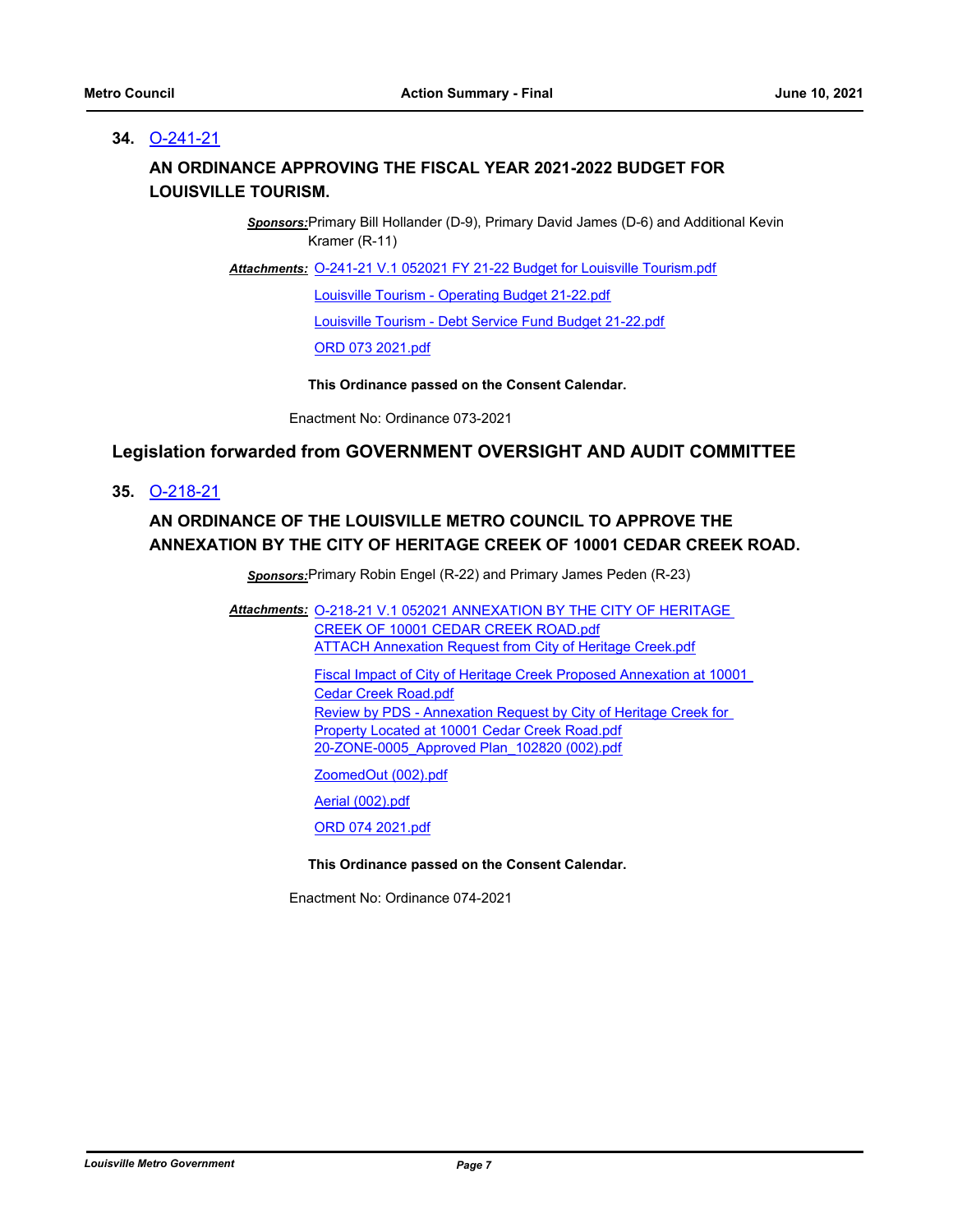# **Legislation forwarded from LABOR AND ECONOMIC DEVELOPMENT COMMITTEE**

**36.** [O-236-21](http://louisville.legistar.com/gateway.aspx?m=l&id=/matter.aspx?key=56061)

# **AN ORDINANCE AMENDING CHAPTER 115 OF THE LOUISVILLE METRO CODE OF ORDINANCES REGARDING WATER SAFETY PERSONNEL AND SWIMMING FACILITY REQUIREMENTS.**

*Sponsors:*Primary Anthony Piagentini (R-19) and Primary Paula McCraney (D-7)

Attachments: 0-236-21 V.1 052021 AMENDING CHP 115 OF LMCO - WATER **SAFETY PERSONNEL AND SWIMMING FACILITY** REQUIREMENTS.pdf [ORD 075 2021.pdf](http://louisville.legistar.com/gateway.aspx?M=F&ID=a70bd88a-274a-4a6d-87af-433ae49268f9.pdf)

**This Ordinance passed on the Consent Calendar.**

Enactment No: Ordinance 075-2021

# **Legislation forwarded from PARKS AND SUSTAINABILITY COMMITTEE**

**37.** [R-044-21](http://louisville.legistar.com/gateway.aspx?m=l&id=/matter.aspx?key=56062)

**A RESOLUTION HONORING FORMER COUNCILMAN GLEN STUCKEL BY DEDICATING THE LONG RUN GOLF COURSE DRIVING RANGE AS THE "GLEN STUCKEL DRIVING RANGE" IN RECOGNITION OF HIS DEDICATION AND SERVICE TO THE METRO GOLF COURSE PROGRAM, LOUISVILLE METRO COUNCIL DISTRICT 17, AND LOUISVILLE METRO AS A WHOLE.**

*Sponsors:*Primary Anthony Piagentini (R-19) and Primary Markus Winkler (D-17)

Attachments: R-044-21 V.1 052021 Dedication of Long Run Golf Course Glen Stuckel.pdf [RES 039 2021.pdf](http://louisville.legistar.com/gateway.aspx?M=F&ID=21426e64-baf5-4896-b43e-83b345dbd614.pdf)

**This Resolution was adopted on the Consent Calendar.**

Enactment No: Resolution 039-2021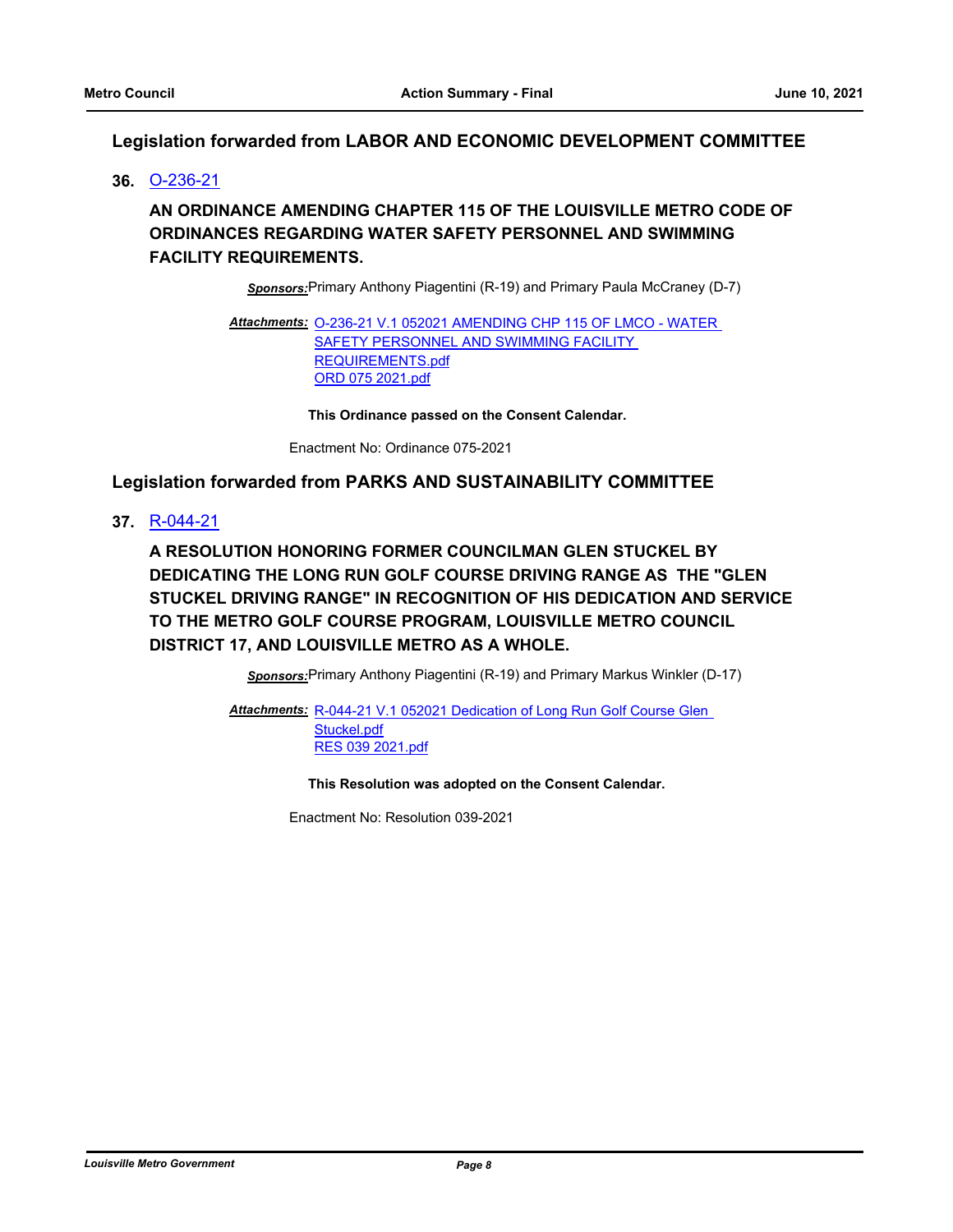# **Legislation forwarded from PLANNING AND ZONING COMMITTEE**

**38.** [O-199-21](http://louisville.legistar.com/gateway.aspx?m=l&id=/matter.aspx?key=55958)

# **AN ORDINANCE AMENDING CHAPTERS 9 AND 11 OF THE METRO LAND DEVELOPMENT CODE RELATING TO REQUIRED NOTICE OF DEVELOPMENT ACTIVITY AS SUGGESTED IN PLAN 2040 COMPREHENSIVE PLAN ("PLAN 2040").**

*Sponsors:*Primary Madonna Flood (D-24)

Attachments: O-199-21 V.1 050621 Amending Chapters 9 and 11 of Land Development Code.pdf [LDC Reform Presentation Phase I June 1 PZ Committee CF.pdf](http://louisville.legistar.com/gateway.aspx?M=F&ID=0e6e3c92-0327-4b85-883b-d38641e69b3f.pdf) [LDCCHanges\\_Round1\\_Recommendations\\_FINAL.pdf](http://louisville.legistar.com/gateway.aspx?M=F&ID=79a1f8f8-5967-4df8-b392-77854acdb7bc.pdf) [21-LDC-0002\\_Planning Commission StaffReport\\_04202021.pdf](http://louisville.legistar.com/gateway.aspx?M=F&ID=57478b8f-023d-477d-8bba-be166e8026f5.pdf) [04.20.21 PC Minutes Night Hearing.pdf](http://louisville.legistar.com/gateway.aspx?M=F&ID=b2ea5a58-b24a-482a-bdaf-6c2dd851bea8.pdf) [21-LDC-0002 Resolution.docx.pdf](http://louisville.legistar.com/gateway.aspx?M=F&ID=54cd8258-9a8d-4205-b7ab-f3a95cfd5f3e.pdf) [21-LDC-0002\\_LDC\\_Reform\\_Report\\_NoticeRequirement\\_01272021.pdf](http://louisville.legistar.com/gateway.aspx?M=F&ID=2492c710-b868-44c4-af82-dba5b92fa735.pdf) [2021.02.08 Planning Committee Minutes.pdf](http://louisville.legistar.com/gateway.aspx?M=F&ID=f738018a-54ab-472d-befa-d44906f2e7de.pdf) [2021.03.22 Planning Committee Minutes.pdf](http://louisville.legistar.com/gateway.aspx?M=F&ID=256dd047-89e6-4f55-be74-1034f2220f0a.pdf) [Flyers\\_Bundled.pdf](http://louisville.legistar.com/gateway.aspx?M=F&ID=1e02cbc4-b62f-4393-ab66-6cc1d67d8ff9.pdf) [LDC Reform All Comments Received.pdf](http://louisville.legistar.com/gateway.aspx?M=F&ID=7638cdbe-1562-482c-810a-8a81cb849b3e.pdf) [LDC Reform MC Resolution\\_Signed.pdf](http://louisville.legistar.com/gateway.aspx?M=F&ID=c2579c3d-fa4b-4f2c-aa78-b200c0ad6cc4.pdf) LDC Reform PC Resolution Signed.pdf [LDC Reform Presentation Phase I Planning Commission 042021\\_CF](http://louisville.legistar.com/gateway.aspx?M=F&ID=24a533a6-8c72-4e69-829b-9efd4e8b09ba.pdf)  [Autosaved].pdf [PlanningCommissionPresentation\\_Intro\\_04202021.pdf](http://louisville.legistar.com/gateway.aspx?M=F&ID=7b92809a-bbc2-4271-9e4a-56b9a049e628.pdf) [ORD 076 2021.pdf](http://louisville.legistar.com/gateway.aspx?M=F&ID=32941776-af4c-4a03-939d-94f6b4ea5f53.pdf)

**This Ordinance passed on the Consent Calendar.**

Enactment No: Ordinance 076-2021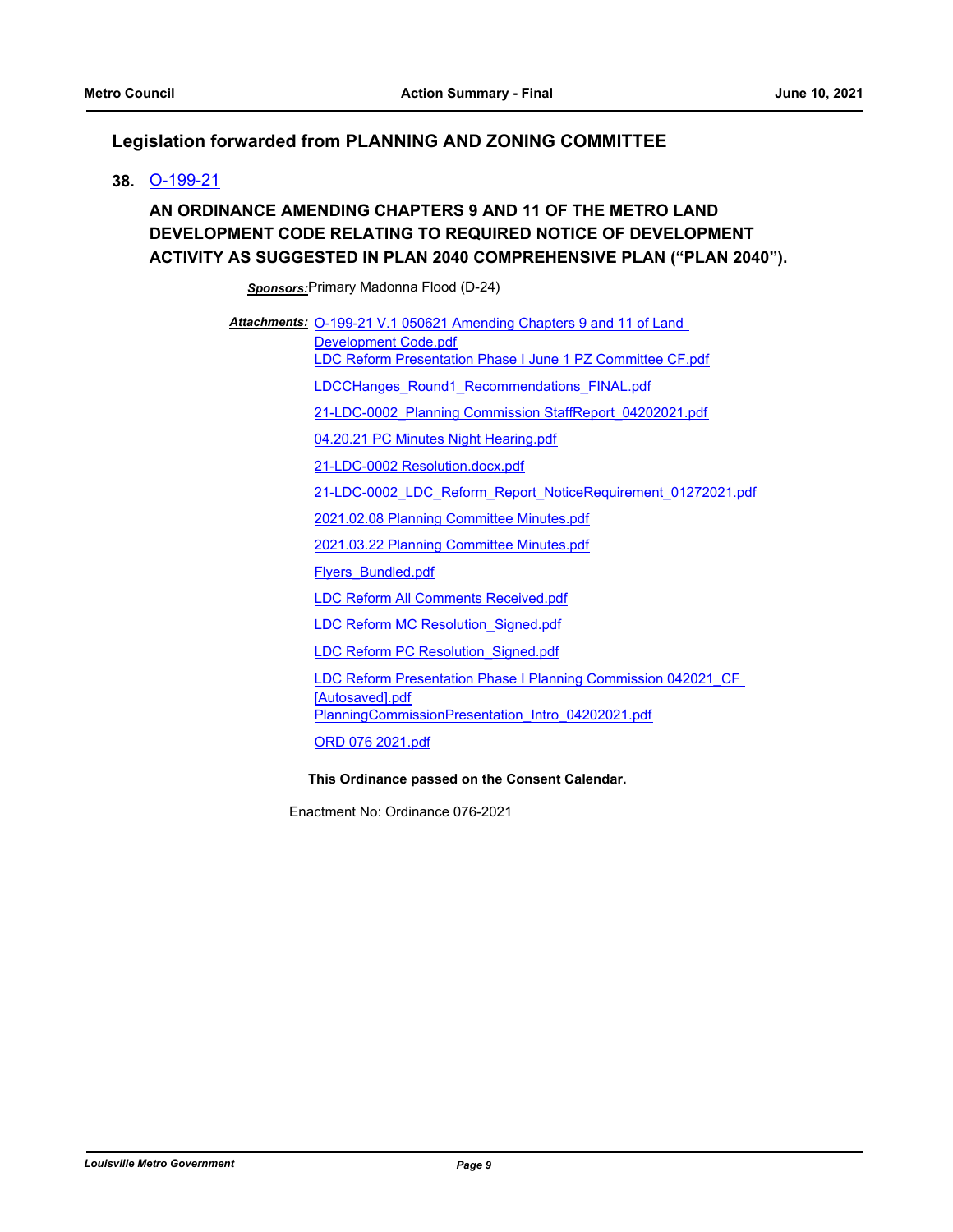#### **39.** [O-200-21](http://louisville.legistar.com/gateway.aspx?m=l&id=/matter.aspx?key=55962)

# **AN ORDINANCE AMENDING CHAPTERS 1 AND 4 OF THE METRO LAND DEVELOPMENT CODE RELATING TO URBAN AGRICULTURE AS SUGGESTED IN PLAN 2040 COMPREHENSIVE PLAN ("PLAN 2040").**

*Sponsors:*Primary Madonna Flood (D-24)

Attachments: [O-200--21 V.1 050621 Amending Chp 1 and 4 Urban Agriculture.pdf](http://louisville.legistar.com/gateway.aspx?M=F&ID=0917762e-b234-4761-999e-c9f41d04fee0.pdf)

[LDC Reform Presentation Phase I June 1 PZ Committee CF.pdf](http://louisville.legistar.com/gateway.aspx?M=F&ID=f51c292a-2603-433c-afea-023418acfd8e.pdf)

[LDCCHanges\\_Round1\\_Recommendations\\_FINAL.pdf](http://louisville.legistar.com/gateway.aspx?M=F&ID=c20bb029-56e5-4513-b579-4a0d2c0ae023.pdf)

[21-LDC-0003\\_Planning Commission StaffReport\\_04202021.pdf](http://louisville.legistar.com/gateway.aspx?M=F&ID=3efb5a7d-7946-4091-816c-ce8cbe67e07c.pdf)

[04.20.21 PC Minutes Night Hearing.pdf](http://louisville.legistar.com/gateway.aspx?M=F&ID=0b4785ac-252a-4ee5-9d9f-93877daf7d91.pdf)

[21-LDC-0003 Resolution.docx.pdf](http://louisville.legistar.com/gateway.aspx?M=F&ID=963cabfb-53b3-4435-88f6-93d13ab8eb30.pdf)

[21-LDC-0003\\_LDC\\_Reform\\_Report\\_Urban Agriculture\\_01272021.pdf](http://louisville.legistar.com/gateway.aspx?M=F&ID=94e8579e-2092-42de-a7d7-1e7ae191d9c2.pdf)

[2021.02.08 Planning Committee Minutes.pdf](http://louisville.legistar.com/gateway.aspx?M=F&ID=58cc797e-7c63-45a8-94cd-3b62b1ec516c.pdf)

[2021.03.22 Planning Committee Minutes.pdf](http://louisville.legistar.com/gateway.aspx?M=F&ID=4ddd14fa-023a-4805-96c3-83505f9eb263.pdf)

[Flyers\\_Bundled.pdf](http://louisville.legistar.com/gateway.aspx?M=F&ID=65b2dc9c-f182-4658-9f3e-4636d57e1faa.pdf)

[LDC Reform All Comments Received.pdf](http://louisville.legistar.com/gateway.aspx?M=F&ID=dfc5985f-720a-41bf-ba62-83cf438b7d2f.pdf)

LDC Reform MC Resolution Signed.pdf

LDC Reform PC Resolution Signed.pdf

[LDC Reform Presentation Phase I Planning Commission 042021\\_CF](http://louisville.legistar.com/gateway.aspx?M=F&ID=ebb8c642-75b6-4e2f-a117-ee9dd478e33f.pdf) 

[Autosaved].pdf

[PlanningCommissionPresentation\\_Intro\\_04202021.pdf](http://louisville.legistar.com/gateway.aspx?M=F&ID=7b0e8aeb-df13-45cd-a55a-29e56f128e3e.pdf)

[LDC Reform Presentation Phase I June 1 PZ Committee CF.pdf](http://louisville.legistar.com/gateway.aspx?M=F&ID=4c8e244b-3b36-49fd-8095-e4f236ad6431.pdf)

[ORD 077 2021.pdf](http://louisville.legistar.com/gateway.aspx?M=F&ID=b43eebc7-1333-40b8-9f33-cbe4e7b1ee2d.pdf)

#### **This Ordinance passed on the Consent Calendar.**

Enactment No: Ordinance 077-2021

## **40.** [O-235-21](http://louisville.legistar.com/gateway.aspx?m=l&id=/matter.aspx?key=56056)

**AN ORDINANCE IMPOSING A TEMPORARY MORATORIUM ON REZONING, CONDITIONAL USE PERMITS AND PLAN CERTAIN, CATEGORY 2B AND 3 DEVELOPMENT PLAN APPLICATIONS PROPOSING LIMITED USE CATEGORY 2 IN AREA IIC OF THE TYLER TOWN CENTER PLANNED DEVELOPMENT DISTRICT PENDING A REVIEW AND RECOMMENDED CHANGES BY THE PLANNING COMMISSION.**

*Sponsors:*Primary Stuart Benson (R-20)

Attachments: O-235-21 V.1 052021 Temp Moratorium on Rezoning Catgory 2B and 3 Dev.pdf [ORD 078 2021.pdf](http://louisville.legistar.com/gateway.aspx?M=F&ID=c2f41ddd-b072-4ad9-bb42-8c07322c42a5.pdf)

**This Ordinance passed on the Consent Calendar.**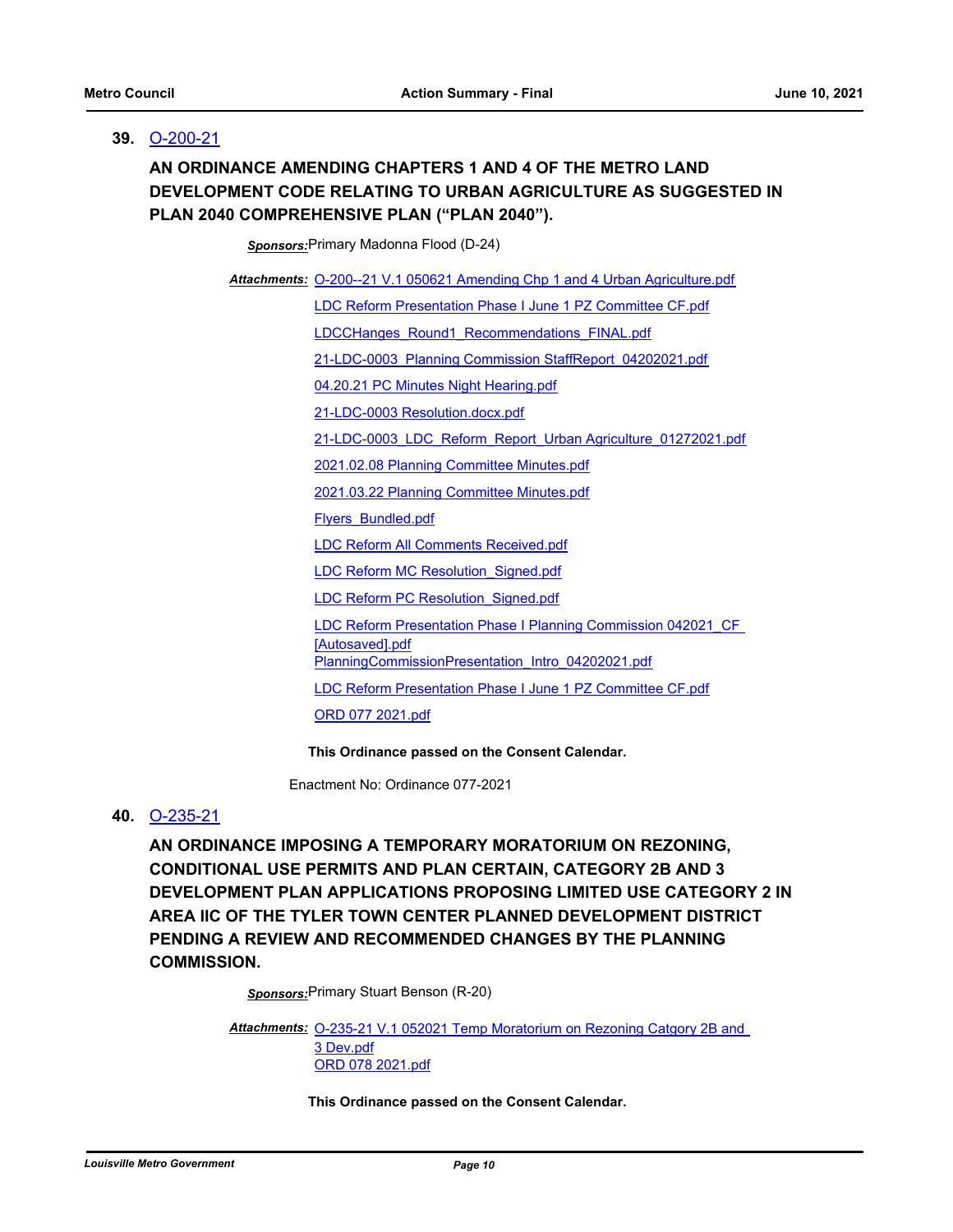Enactment No: Ordinance 078-2021

#### **41.** [R-041-21](http://louisville.legistar.com/gateway.aspx?m=l&id=/matter.aspx?key=56057)

# **A RESOLUTION REQUESTING THE PLANNING COMMISSION REVIEW THE TYLER TOWN CENTER PLANNED DEVELOPMENT DISTRICT WITH REGARD TO LIMITED USE CATEGORY 2.**

*Sponsors:*Primary Stuart Benson (R-20)

Attachments: R-041-21 V.1 052021 Requesting Review Tyler Town Ctr Planned Dev District.pdf [RES 040 2021.pdf](http://louisville.legistar.com/gateway.aspx?M=F&ID=f2a982fd-3d24-41d6-9cd5-74860b511dc9.pdf)

**This Resolution was adopted on the Consent Calendar.**

Enactment No: Resolution 040-2021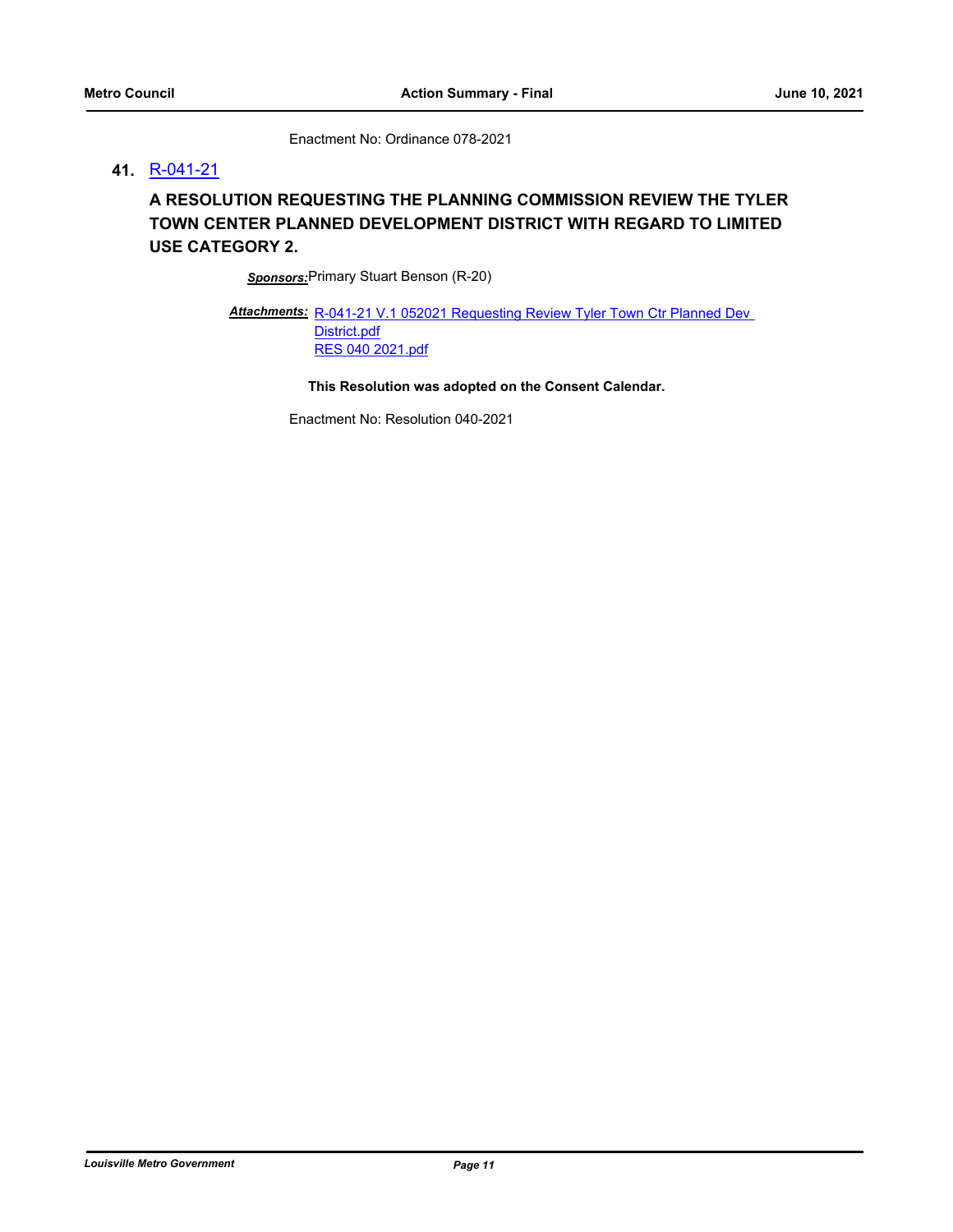# **Old Business**

**[See the "Unedited Transcript of Metro Council Meeting - June 10, 2021.pdf" attached at the end of this Action Summary for additional information regarding the discussion of each item.]**

# **For Reconsideration**

**42.** [O-206-21](http://louisville.legistar.com/gateway.aspx?m=l&id=/matter.aspx?key=55983)

# **AN ORDINANCE APPROVING PARTIAL FORGIVENESS OF A LOAN TO DIRECTIONS APARTMENTS, LLC PURSUANT TO LOUISVILLE METRO CODE OF ORDINANCES ("LMCO") SECTION 39.131(B) (AS AMENDED).**

*Sponsors:*Primary Donna L. Purvis (D-5)

Attachments: **O-206-21 V.3 FAM 061021 Partial Forgivable Loan to Directions** 

Apartments.pdf [O-206-21 PROPOSED FAM 061021 Partial Forgivable Loan to](http://louisville.legistar.com/gateway.aspx?M=F&ID=0cb19a39-3319-4123-a5ca-412584187834.pdf)  Directions Apartments.pdf [O-206-21 V.2 CAM 051321 Partial Forgivable Loan to Directions](http://louisville.legistar.com/gateway.aspx?M=F&ID=204bda34-1688-4305-a805-9fac9664a3f0.pdf)  Apartments.pdf [O-206-21 V.1 050621 Partial Forgivable Loan to Directions](http://louisville.legistar.com/gateway.aspx?M=F&ID=f51606e2-6285-48ae-bd54-2fef27d16b18.pdf)  Apartments.pdf [O-206-21 ATTACH Exhibit A.pdf](http://louisville.legistar.com/gateway.aspx?M=F&ID=ade051c2-aed8-4bdb-a124-df2067d7ff2c.pdf)

[Loan Assumption and Modification Agreement.pdf](http://louisville.legistar.com/gateway.aspx?M=F&ID=79c6f2bc-8015-432f-88af-87f6dba1fe9c.pdf)

[ORD 071 2021.pdf](http://louisville.legistar.com/gateway.aspx?M=F&ID=21cf572f-dce6-45b4-9185-f8d760c40ae0.pdf)

**A motion was made by Council Member Fox, seconded by Council Member Piagentini, that this Ordinance be reconsidered.** 

**Council Member Hollander explained why the Ordinance needed to be reconsidered.** 

**The motion to reconsider carried by a voice vote.** 

**A motion was made by Council Member Piagentini, seconded by Council Member Purvis, that this Ordinance be approved.** 

**Council Member Hollander and Council Member Purvis spoke to this item.**

Enactment No: Ordinance 071-2021

**A motion was made by Council Member Purvis, seconded by Council Member Piagentini, that this Ordinance be amended as shown in the document attached hereto titled "O-206-21 V.3 FAM 061021 Partial Forgivable Loan to Directions Apartments.pdf."**

**The motion to amend carried by a voice vote.**

Enactment No: Ordinance 071-2021

**The motion to approve carried by the following vote and the amended Ordinance passed:**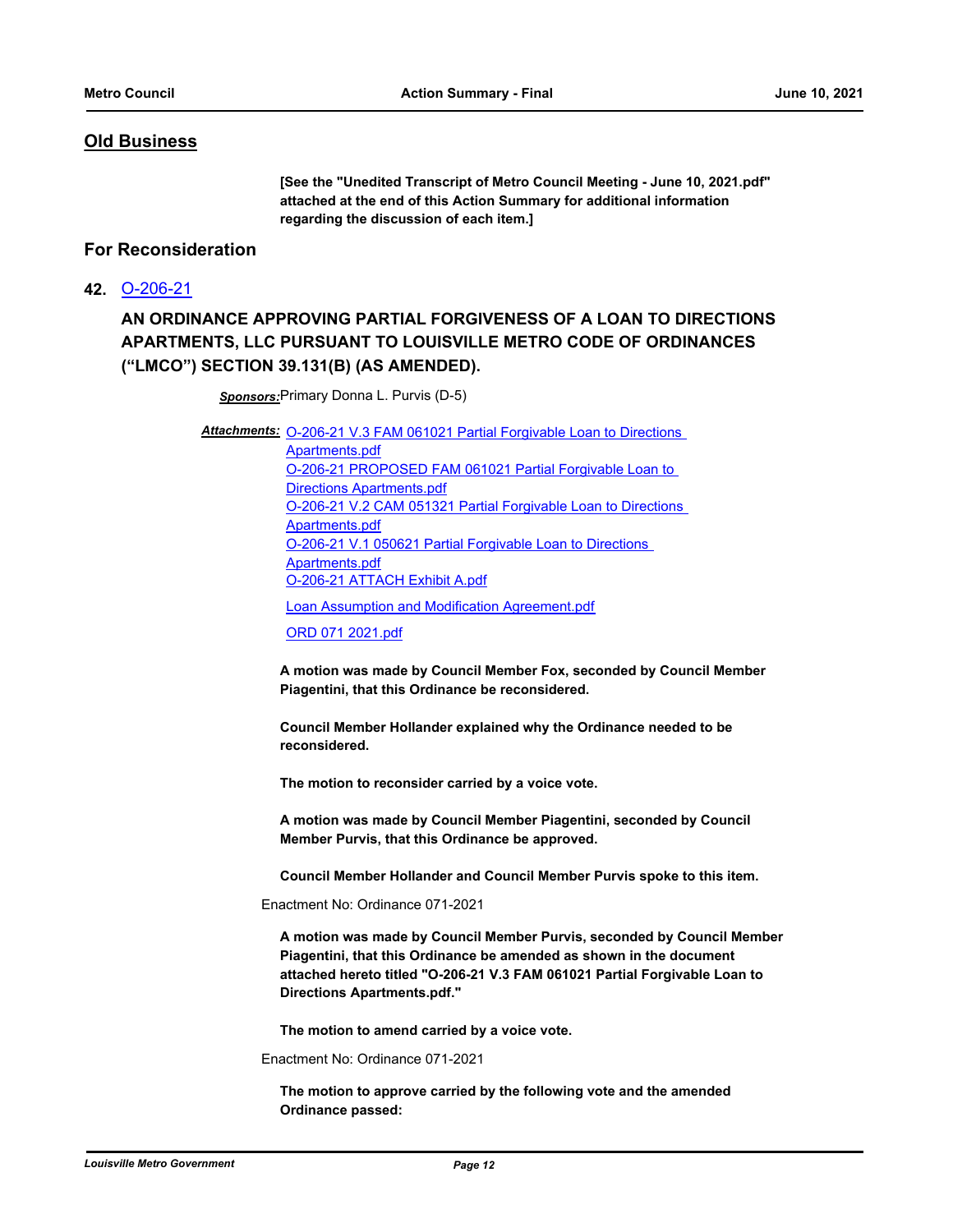- Yes: 25 Green, Shanklin, Dorsey, Arthur, Purvis, James, McCraney, Chambers Armstrong, Hollander, Mulvihill, Kramer, Blackwell, Fox, Fowler, Triplett, Reed, Winkler, Parker, Piagentini, Benson, George, Engel, Peden, Flood and Holton Stewart
- Absent: 1 Ackerson

Enactment No: Ordinance 071-2021

#### **43.** [O-011-21](http://louisville.legistar.com/gateway.aspx?m=l&id=/matter.aspx?key=55040)

# **AN ORDINANCE RELATING TO THE ZONING OF PROPERTIES LOCATED AT 8816-8820 W. MANSLICK ROAD CONTAINING APPROXIMATELY 11.28 ACRES AND BEING IN LOUISVILLE METRO (CASE NO. 19ZONE0091) (AMENDMENT BY SUBSTITUTION).**

*Sponsors:*Primary Cindi Fowler (D-14)

Attachments: [O-011-21 V.2 CABS 051121 Zoning at 8616-8820 W Manslick.pdf](http://louisville.legistar.com/gateway.aspx?M=F&ID=c86d5f08-875f-492a-8c72-d6534717c9d8.pdf)

[O-011-21 PROPOSED CABS 051121 Zoning at 8616-8820 W](http://louisville.legistar.com/gateway.aspx?M=F&ID=e6453bd6-f17b-4907-af3c-8aed48e092af.pdf)  Manslick.pdf [O-011-21 V.1 012821 Zoning at 8816-8820 W Manslick.pdf](http://louisville.legistar.com/gateway.aspx?M=F&ID=45d505ac-daae-4aed-87e1-11002ac6ef8d.pdf) [19-ZONE-0091.pdf](http://louisville.legistar.com/gateway.aspx?M=F&ID=e3a414ac-aa59-4013-9739-5cab44d2ac94.pdf) [19-ZONE-0091 Booklet.pdf](http://louisville.legistar.com/gateway.aspx?M=F&ID=f7b30a50-6ddb-47f3-ac76-cee5808c366d.pdf) [19-ZONE-0091 Finding of Facts.pdf](http://louisville.legistar.com/gateway.aspx?M=F&ID=a53c87b4-1ce4-4037-a93e-df2f4c9ce451.pdf) [19-ZONE-0091 Justification Statement.pdf](http://louisville.legistar.com/gateway.aspx?M=F&ID=29ee98b5-1994-4d7e-9d5d-bb41a973df7e.pdf) [19-ZONE-0091 Legal Description.pdf](http://louisville.legistar.com/gateway.aspx?M=F&ID=43172f65-7f95-4c1c-b6ca-7db289e72da9.pdf) [19-ZONE-0091 Other Minutes.pdf](http://louisville.legistar.com/gateway.aspx?M=F&ID=7d6bac0e-e715-4c1e-8c8f-abe61363c79c.pdf) [19-ZONE-0091 PC Minutes.pdf](http://louisville.legistar.com/gateway.aspx?M=F&ID=5e18e465-b862-4ca4-a1e0-b515c5df3249.pdf) [19-ZONE-0091 Staff Reports.pdf](http://louisville.legistar.com/gateway.aspx?M=F&ID=cb96c6cf-5d58-4c3b-a4c3-b2b16ebf76aa.pdf) [19-ZONE-0091\\_Plan\\_011521.pdf](http://louisville.legistar.com/gateway.aspx?M=F&ID=fa80e635-c1d4-4419-85a8-762affdd8259.pdf) [ORD 079 2021.pdf](http://louisville.legistar.com/gateway.aspx?M=F&ID=ed7b7383-611a-4096-904c-2ecb76ec9c62.pdf)

**A motion was made by Council Member Engel, seconded by Council Member Reed, that this Ordinance be approved.** 

**Council Member Flood spoke to this item.** 

**A motion was made by Council Member Flood, seconded by Council Member Winkler, to limit debate on this item.** 

**The motion to limit debate carried by a voice vote.**

Enactment No: Ordinance 079-2021

#### **Council Member Fowler and Council Member Winkler spoke to this item.**

- Yes: 18 Shanklin, Dorsey, McCraney, Mulvihill, Kramer, Blackwell, Fox, Fowler, Triplett, Reed, Winkler, Parker, Piagentini, Benson, Engel, Peden, Flood and Holton Stewart
- **No:** 7 Green, Arthur, Purvis, James, Chambers Armstrong, Hollander and George
- Present: 1 Ackerson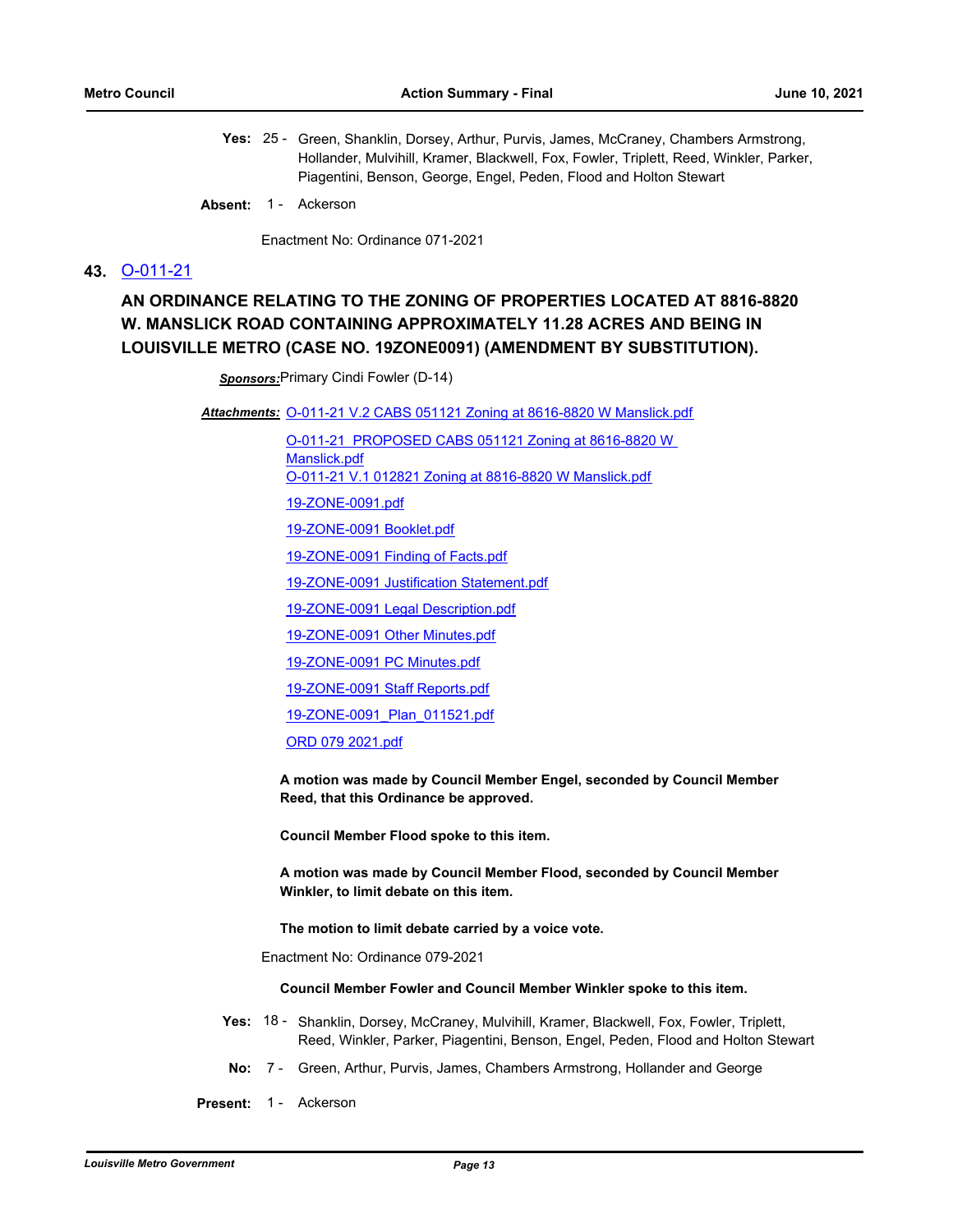Enactment No: Ordinance 079-2021

#### **44.** [O-232-21](http://louisville.legistar.com/gateway.aspx?m=l&id=/matter.aspx?key=56049)

# **AN ORDINANCE RELATING TO THE ZONING OF PROPERTY LOCATED AT 3506 DUTCHMANS LANE CONTAINING APPROXIMATELY 0.2 ACRES AND BEING IN LOUISVILLE METRO (CASE NO. 20ZONE0110).**

*Sponsors:*Primary Madonna Flood (D-24)

Attachments: [O-232-21 V.1 052021 Zoning at 3506 Dutchmans Lane.pdf](http://louisville.legistar.com/gateway.aspx?M=F&ID=d8ca3c51-5367-4d28-812d-71daad22e04b.pdf)

[20-ZONE-0110.pdf](http://louisville.legistar.com/gateway.aspx?M=F&ID=cce1f96f-b0d3-47bd-a74c-cfbe35446a25.pdf) [20-ZONE-0110\\_staff rpts.pdf](http://louisville.legistar.com/gateway.aspx?M=F&ID=331dc204-afeb-4278-880b-758799d125ff.pdf) [20-ZONE-0110\\_PC min.pdf](http://louisville.legistar.com/gateway.aspx?M=F&ID=8983f915-3a01-4b91-b47c-f5aa2e983003.pdf) [20-ZONE-0110\\_LDT min.pdf](http://louisville.legistar.com/gateway.aspx?M=F&ID=9310b73b-064a-4214-a510-ac8e3c67e9d7.pdf) [20-ZONE-0110\\_legal desc.pdf](http://louisville.legistar.com/gateway.aspx?M=F&ID=bf361fda-b105-4a3c-9cd7-b6e9f1edb88a.pdf) [20-ZONE-0110\\_Plan\\_04.15.21.pdf](http://louisville.legistar.com/gateway.aspx?M=F&ID=a2811459-1c67-4bcc-a21f-c3de44c1fe16.pdf) [ORD 080 2021.pdf](http://louisville.legistar.com/gateway.aspx?M=F&ID=578fd6ef-2b95-428a-8f51-49ab3a53d5cc.pdf)

**A motion was made by Council Member Piagentini, seconded by Council Member Fox, that this Ordinance be approved.** 

**Council Member Flood and Council Member Ackerson spoke to this item.** 

**The motion to approve carried by the following vote and the Ordinance passed:**

- Yes: 25 Green, Shanklin, Dorsey, Arthur, Purvis, James, Chambers Armstrong, Hollander, Mulvihill, Kramer, Blackwell, Fox, Fowler, Triplett, Reed, Winkler, Parker, Piagentini, Benson, George, Engel, Peden, Flood, Holton Stewart and Ackerson
- Absent: 1 McCraney

Enactment No: Ordinance 080-2021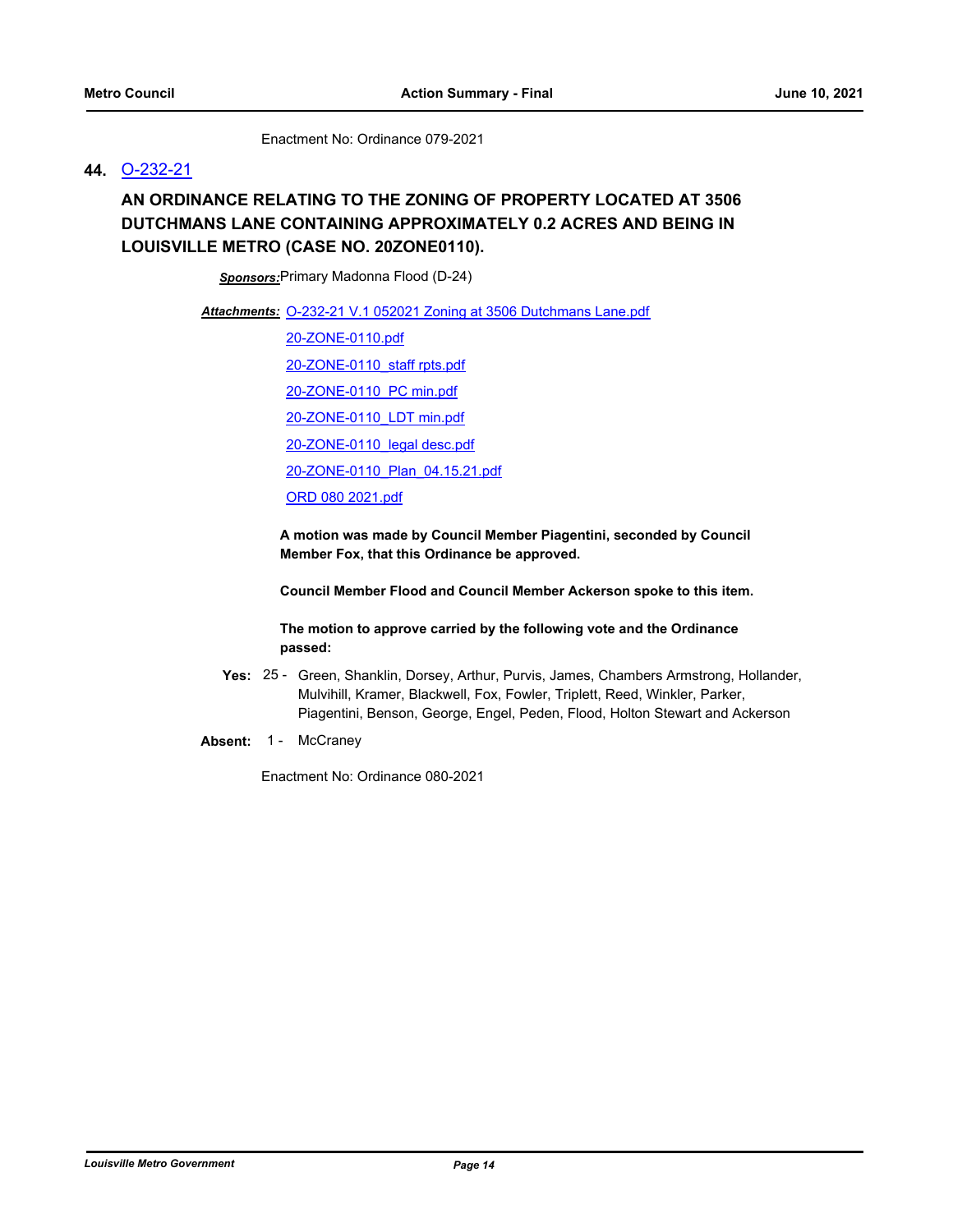## **45.** [O-216-21](http://louisville.legistar.com/gateway.aspx?m=l&id=/matter.aspx?key=56002)

# **AN ORDINANCE AUTHORIZING LOUISVILLE METRO GOVERNMENT TO RENEW THE GAS FRANCHISE WITH LOUISVILLE GAS & ELECTRIC AND SIGN A GAS FRANCHISE AGREEMENT.**

*Sponsors:*Primary Nicole George (D-21)

Attachments: [O-216-21 V.1 052021 Renew The Gas Franchise with LG&E.pdf](http://louisville.legistar.com/gateway.aspx?M=F&ID=c0bb81a6-8a27-4299-88fc-dcff976fab62.pdf)

[O-216-21 ATTACH First Amendment to Louisville Metro Gas](http://louisville.legistar.com/gateway.aspx?M=F&ID=d60cd3ec-7f0d-4ad9-89c3-3b8681415d10.pdf)  Franchise.pdf [LG&E Gas Franchise First Amendment Exhibit A.pdf](http://louisville.legistar.com/gateway.aspx?M=F&ID=eae07164-f590-4306-972a-4e0c5f4be8b7.pdf)

[ORD 081 2021.pdf](http://louisville.legistar.com/gateway.aspx?M=F&ID=7e4712b5-7073-41a6-8755-2ca33357b41d.pdf)

**A motion was made by Council Member Fox, seconded by Council Member Reed, that this Ordinance be approved.** 

**Council Member George spoke to this item.** 

**Council President James stated that he would be abstaining from the vote due to his wife's employment with Louisville Gas and Electric Company.** 

**During the vote, Council Member Mulvihill stated that he would be abstaining from the vote due to his wife's employment with Louisville Gas and Electric Company.** 

#### **The motion carried by the following vote and the Ordinance passed:**

- Yes: 23 Green, Shanklin, Dorsey, Arthur, Purvis, McCraney, Chambers Armstrong, Hollander, Kramer, Blackwell, Fox, Fowler, Triplett, Reed, Winkler, Parker, Piagentini, George, Engel, Peden, Flood, Holton Stewart and Ackerson
- No: 1 Benson
- **Abstain:** 2 James and Mulvihill

Enactment No: Ordinance 081-2021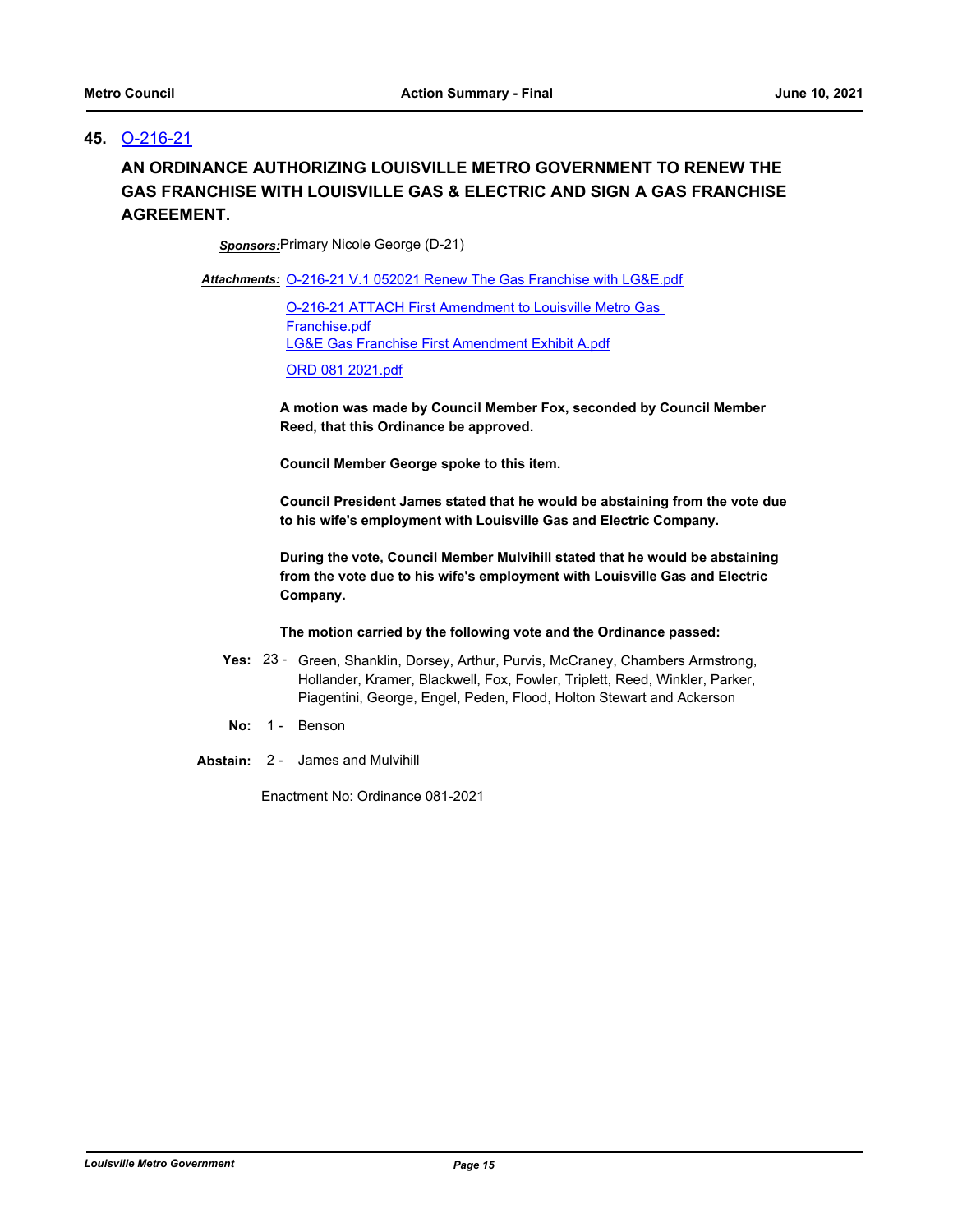# **46.** [R-042-21](http://louisville.legistar.com/gateway.aspx?m=l&id=/matter.aspx?key=56058)

**A RESOLUTION DETERMINING AN UNIMPROVED TRACT ON LOMBARD STREET IN LOUISVILLE, KENTUCKY SHOWN ON EXHIBIT "A" ATTACHED HERETO OWNED BY THE LOUISVILLE/JEFFERSON COUNTY METRO GOVERNMENT ("METRO GOVERNMENT"), AS SURPLUS AND NO LONGER NEEDED FOR A GOVERNMENT PURPOSE AND AUTHORIZING THE UNIMPROVED TRACT, ALL IN METRO LOUISVILLE, KENTUCKY (THE "TRACT") , TO BE CONVEYED TO WATERFRONT DEVELOPMENT CORPORATION TO BE CONSOLIDATED INTO THE WATERFRONT BOTANICAL GARDENS.**

*Sponsors:*Primary Bill Hollander (D-9)

Attachments: [R-042-21 V.1 052021 Surplus Resolution Botanical Gardens.pdf](http://louisville.legistar.com/gateway.aspx?M=F&ID=d215a9f0-a2b8-4fd0-92ab-175a52966845.pdf)

[R-042-21 ATTACH 2874-WP LOUISVILLE METRO PLAT SIGNED](http://louisville.legistar.com/gateway.aspx?M=F&ID=a619ebe1-1440-4e2b-b82c-7a3be0382c90.pdf)  5-13-21.pdf [FW\\_ R-042-21.pdf](http://louisville.legistar.com/gateway.aspx?M=F&ID=a28e45a6-22bc-4fad-a98e-0bd0b495cb33.pdf) [Signed Copy of Exhibit A.pdf](http://louisville.legistar.com/gateway.aspx?M=F&ID=17d59052-6169-492d-ab2a-9df02d99321b.pdf) [Property Appraisal.pdf](http://louisville.legistar.com/gateway.aspx?M=F&ID=1baa2ae7-80c0-48b3-ad4f-4ca45807789b.pdf) [RES 041 2021.pdf](http://louisville.legistar.com/gateway.aspx?M=F&ID=72fa37d0-8faf-4a80-b110-aeae695b1c85.pdf)

**A motion was made by Council Member Engel, seconded by Council Member Reed, that this Resolution be approved.** 

**Council Member Hollander spoke to this item.** 

**During the vote, Council Member Piagentini stated that he would be abstaining from the vote due to his wife being on the board of the Waterfront Botanical Gardens.** 

**The motion to approve carried by the following vote and the Resolution was adopted:**

- Yes: 24 Green, Shanklin, Dorsey, Arthur, Purvis, James, Chambers Armstrong, Hollander, Mulvihill, Kramer, Blackwell, Fox, Fowler, Triplett, Reed, Winkler, Parker, Benson, George, Engel, Peden, Flood, Holton Stewart and Ackerson
- Absent: 1 McCraney
- **Abstain:** 1 Piagentini

Enactment No: Resolution 041-2021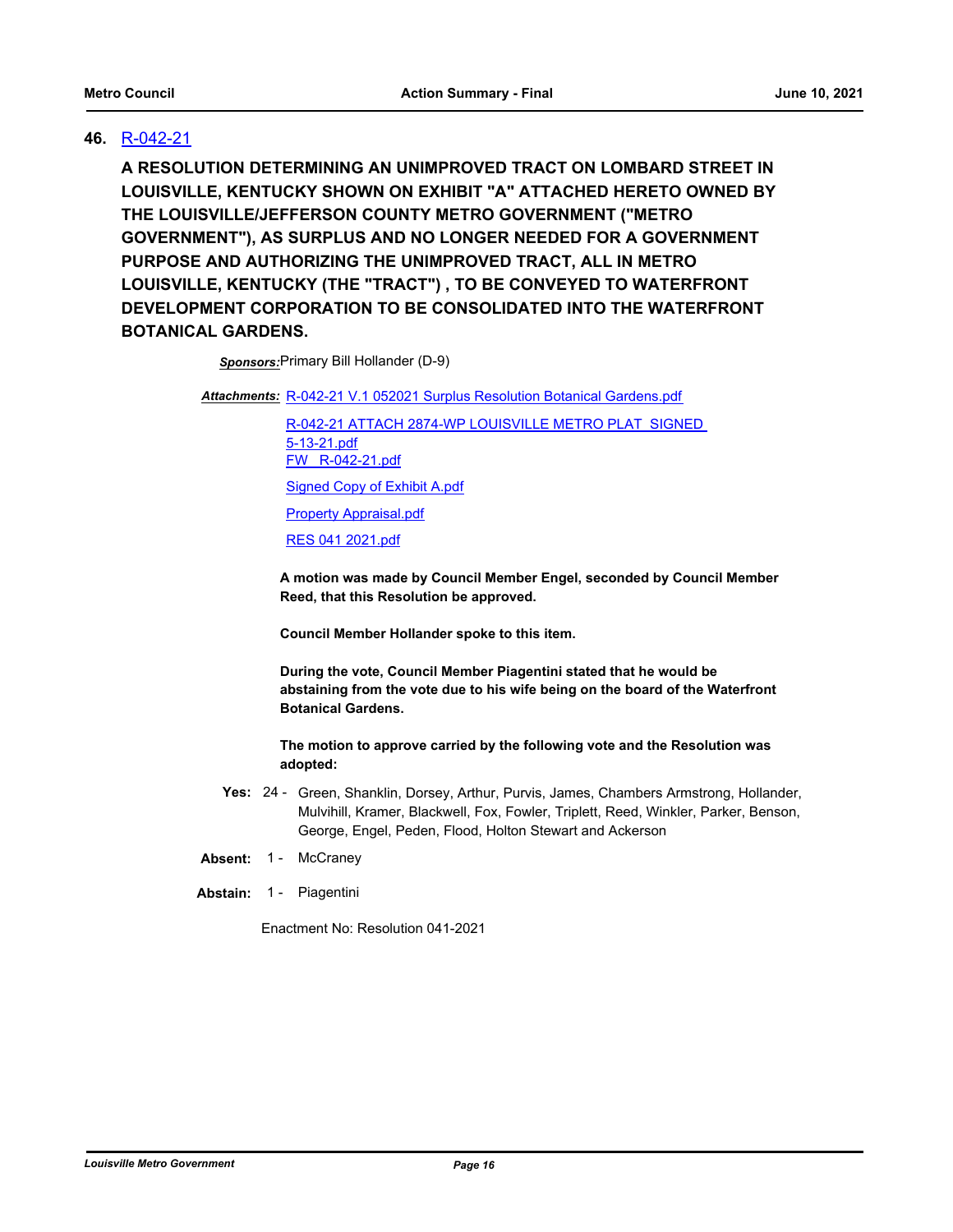#### **New Business**

**The Clerk provided a first reading of New Business and the respective committee assignments for the record.**

**Legislation assigned to APPROPRIATIONS COMMITTEE**

**47.** [O-255-21](http://louisville.legistar.com/gateway.aspx?m=l&id=/matter.aspx?key=56165)

**AN ORDINANCE AMENDING ORDINANCE 178, SERIES 2019, WHICH APPROPRIATED \$46,000 IN NEIGHBORHOOD DEVELOPMENT FUNDS IN THE FOLLOWING MANNER: \$24,000 FROM DISTRICT 23; \$16,000 FROM DISTRICT 24; AND \$6,000 FROM DISTRICT 13; TO METRO PARKS FOR THE [2020] FRIDAYFEST CONCERT SERIES AT HIGHVIEW PARK.**

*Sponsors:*Primary James Peden (R-23)

<u>Attachments: [O-255-21 V.1 061021 Amends ORD 178 2019 RE FirdayFest NDF.pdf](http://louisville.legistar.com/gateway.aspx?M=F&ID=15b94f78-ebb5-47ec-ac99-7b43bb55f58c.pdf)</u>

[O-255-21 Updated Supporting Doucmentation.pdf](http://louisville.legistar.com/gateway.aspx?M=F&ID=938d5dfa-777b-419d-9ae3-305c4793494c.pdf)

[D-24 Approval Email.pdf](http://louisville.legistar.com/gateway.aspx?M=F&ID=1755604b-e178-4c45-8cee-88636acf1ec3.pdf)

[D-13 Approval Email.pdf](http://louisville.legistar.com/gateway.aspx?M=F&ID=4d9ffa2b-e353-46e2-89f2-934c2b813c36.pdf)

[O-380-19 FridayFest as of 111219.pdf](http://louisville.legistar.com/gateway.aspx?M=F&ID=ecfcbb94-0d20-4ac5-946d-942cc0ccf781.pdf)

[ORD 178 2019.pdf](http://louisville.legistar.com/gateway.aspx?M=F&ID=54261694-b2f5-4b04-aed9-45f2434fb9e5.pdf)

Enactment No: Ordinance 082-2021

# **Legislation assigned to BUDGET COMMITTEE**

**48.** [O-243-21](http://louisville.legistar.com/gateway.aspx?m=l&id=/matter.aspx?key=56098)

**AN ORDINANCE APPROVING LOAN FORGIVENESS TO CATHEDRAL COMMONS LTD, A KENTUCKY LIMITED PARTNERSHIP PURSUANT TO LOUISVILLE METRO CODE OF ORDINANCES ("LMCO") SECTION 39.131(B).**

*Sponsors:*Primary Jecorey Arthur (D-4)

Attachments: [O-243-21 V.1 061021 Loan Forgiveness for Cathedral Commons.pdf](http://louisville.legistar.com/gateway.aspx?M=F&ID=4d6f5b63-aedd-4cc4-ac22-358a02873045.pdf)

[O-243-21 ATTACH Exhibit A.pdf](http://louisville.legistar.com/gateway.aspx?M=F&ID=aa4eb3cf-a27c-4a5c-a108-f537d551a7f3.pdf)

Enactment No: Ordinance 083-2021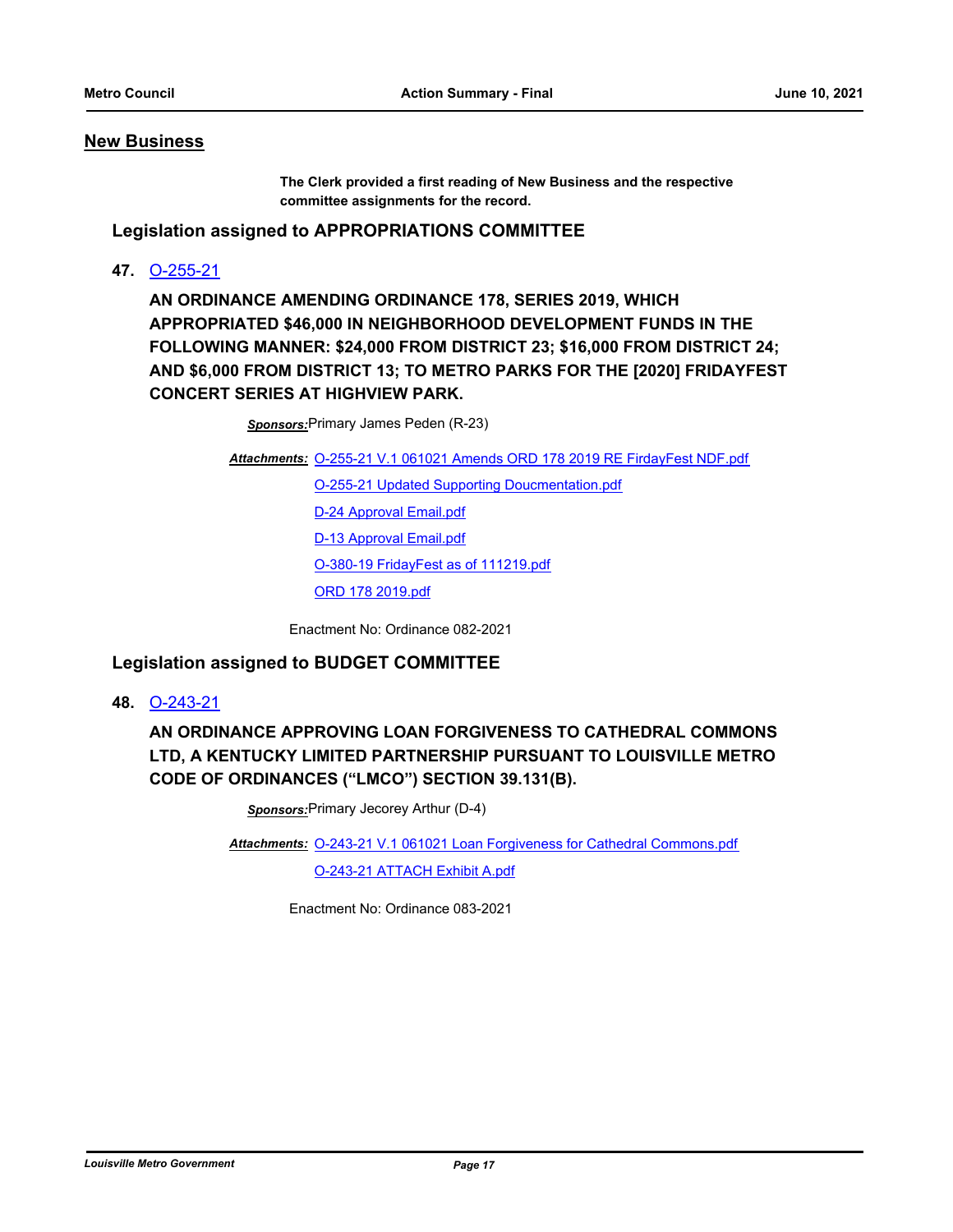# **49.** [O-272-21](http://louisville.legistar.com/gateway.aspx?m=l&id=/matter.aspx?key=56215)

**AN ORDINANCE APPROVING THE AMERICAN RESCUE PLAN (ARP) LOCAL FISCAL RECOVERY FUNDING TO VARIOUS LOUISVILLE METRO GOVERNMENT DEPARTMENTS FOR THE FIRST 100 DAYS TO ADDRESS THE CONTINUED IMPACT OF COVID-19 ON THE ECONOMY, PUBLIC HEALTH, STATE AND LOCAL GOVERNMENTS, INDIVIDUALS, AND BUSINESSES. (AS AMENDED)**

> *Sponsors:*Primary David James (D-6), Primary Bill Hollander (D-9) and Primary Kevin Kramer (R-11)

Attachments: **O-272-21 V.2 CAM 061721 American Rescue Plan Act of 2021 - First** 100 Days.pdf [O-272-21 ATTACH CAM 061721 Amended Schedule A - American](http://louisville.legistar.com/gateway.aspx?M=F&ID=00fdd38b-cc01-4ed5-81ad-a098f111e79d.pdf)  Rescue Plan of 2021 - First 100 Days.pdf [O-272-21 PROPOSED CAM 061721 Amended Schedule A -](http://louisville.legistar.com/gateway.aspx?M=F&ID=2ed329e6-566f-417b-8ea8-69c33bcfba08.pdf)  American Rescue Plan of 2021 - First 100 Days.pdf [O-272-21 V.1 061021 American Rescue Plan Act of 2021 - First 100](http://louisville.legistar.com/gateway.aspx?M=F&ID=a2516d2e-0fb1-4134-8734-f5a61d8dde88.pdf)  Days.pdf [O-272-21 Schedule A - American Rescue Plan of 2021 - First 100](http://louisville.legistar.com/gateway.aspx?M=F&ID=ef3cd520-ec17-46b8-97be-7afe8d286a2f.pdf)  Days.pdf [American Rescue Plan Project Descriptions.pdf](http://louisville.legistar.com/gateway.aspx?M=F&ID=548579d7-0114-42d0-abc7-eef427a4b948.pdf) [Louisville Tourism Leisure Travel Recovery Advertising Plan.pdf](http://louisville.legistar.com/gateway.aspx?M=F&ID=8d21d8c7-ed43-420f-ba08-95fb3b35337e.pdf) [Local Fiscal Recovery Fund Eligible Costs and Reporting](http://louisville.legistar.com/gateway.aspx?M=F&ID=0ebf979e-c38d-4c2d-8432-8e4ffc416413.pdf)  Information.pdf [Dear American Rescue Plan Committee.pdf](http://louisville.legistar.com/gateway.aspx?M=F&ID=821be1bd-7c69-4753-8e5c-6fcc1d303575.pdf) [Rules Regarding Coronavirus State and Local Fiscal Recovery](http://louisville.legistar.com/gateway.aspx?M=F&ID=9d50ce25-077b-4fc2-944c-f15ea19ed276.pdf)  Funds.pdf [Press Release RE Federal COVID-19 Relief Package from March 11,](http://louisville.legistar.com/gateway.aspx?M=F&ID=de630a2a-114e-4d59-8e92-36a43f12843e.pdf) 

Enactment No: Ordinance 090-2021

2021.pdf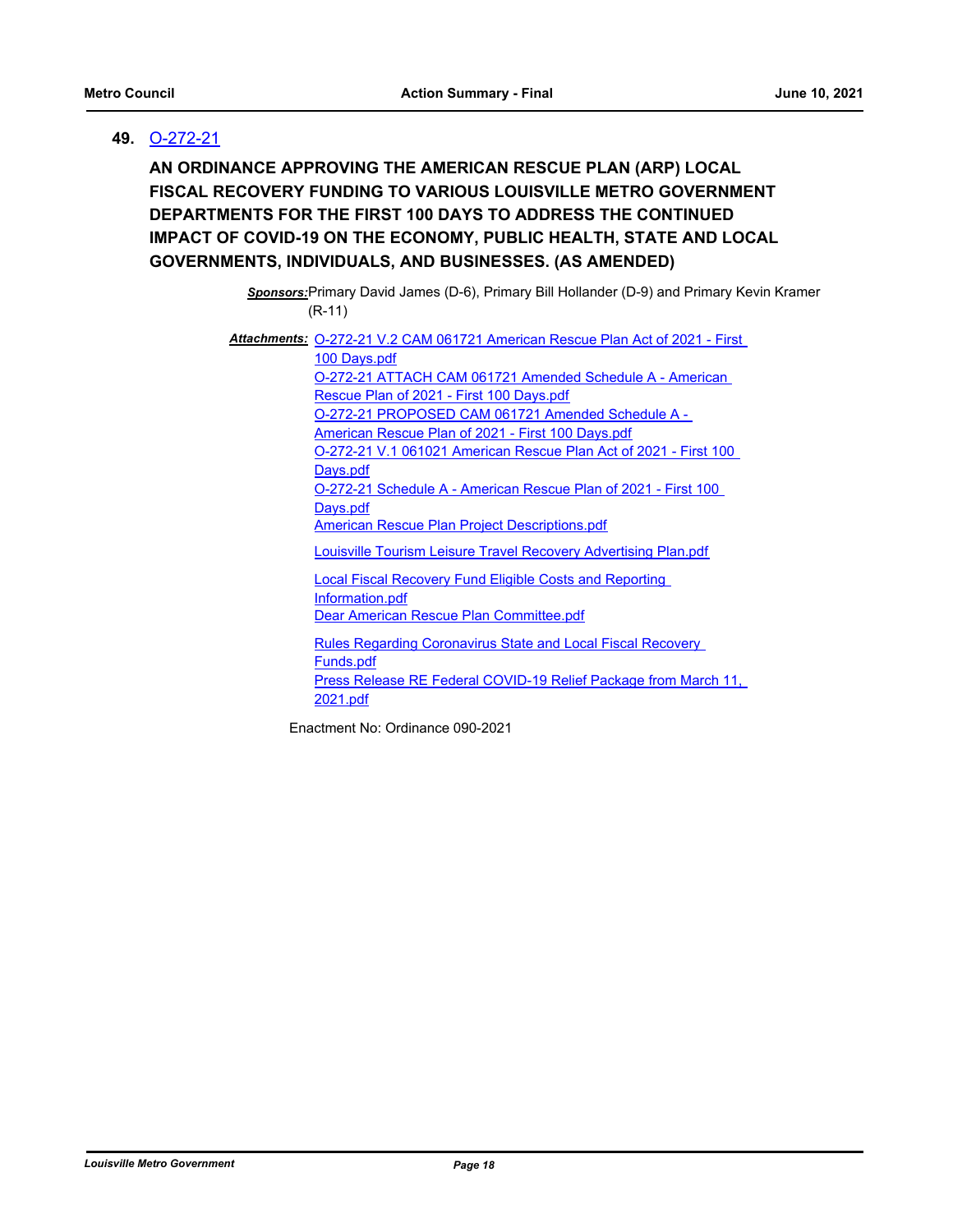# **50.** [R-057-21](http://louisville.legistar.com/gateway.aspx?m=l&id=/matter.aspx?key=56207)

**A RESOLUTION AUTHORIZING THE MAYOR TO ACCEPT FUNDING IN THE FORM OF DIRECT GRANTS OR REIMBURSEMENT FROM VARIOUS ECONOMIC RELIEF PACKAGES APPROVED THROUGH THE AMERICAN RESCUE PLAN (ARP) ACT OF 2021, EITHER DIRECTLY OR THROUGH THE COMMONWEALTH OF KENTUCKY, FOR EXPENDITURES TO ADDRESS THE CONTINUED IMPACT OF COVID-19 ON THE ECONOMY, PUBLIC HEALTH, STATE AND LOCAL GOVERNMENTS, INDIVIDUALS, AND BUSINESSES. (AS AMENDED)**

> *Sponsors:*Primary David James (D-6), Primary Bill Hollander (D-9) and Primary Kevin Kramer (R-11)

Attachments: R-057-21 V.2 CAM 061721 Mayor Authorized to Accept Funding Through American Rescue Plan Act of 2021.pdf [R-057-21 V.1 061021 Mayor Authorized to Accept Funding Through](http://louisville.legistar.com/gateway.aspx?M=F&ID=79af845a-782d-4fc4-979b-93dc70167ed6.pdf)  American Rescue Plan Act of 2021.pdf [R-057-21 PROPOSED CAM 061721 Mayor Authorized to Accept](http://louisville.legistar.com/gateway.aspx?M=F&ID=76ceed50-637a-46e3-a8cc-dd5475fd0cba.pdf)  Funding Through American Rescue Plan Act of 2021.pdf

Enactment No: Resolution 052-2021

# **Legislation assigned to COMMITTEE ON EQUITY AND INCLUSION**

**51.** [O-260-21](http://louisville.legistar.com/gateway.aspx?m=l&id=/matter.aspx?key=56199)

# **AN ORDINANCE AMENDING LOUISVILLE METRO CODE OF ORDINANCES CHAPTER 92 TO ADD A DEFINITION OF NATIONAL ORIGIN WHICH INCLUDES NATURAL HAIR, TO BE KNOWN AS THE CROWN ACT.**

*Sponsors:*Primary Jecorey Arthur (D-4), Primary Keisha Dorsey (D-3), Primary Jessica Green (D-1), Primary Paula McCraney (D-7), Primary Donna L. Purvis (D-5), Additional David James (D-6), Additional Anthony Piagentini (R-19), Additional Barbara Shanklin (D-2) and Additional Bill Hollander (D-9)

*Attachments:* [O-260-21 V.1 061021 Crown Act.pdf](http://louisville.legistar.com/gateway.aspx?M=F&ID=2bfd1c6c-9c1a-4691-8297-a0c19cada19f.pdf)

Enactment No: Ordinance 084-2021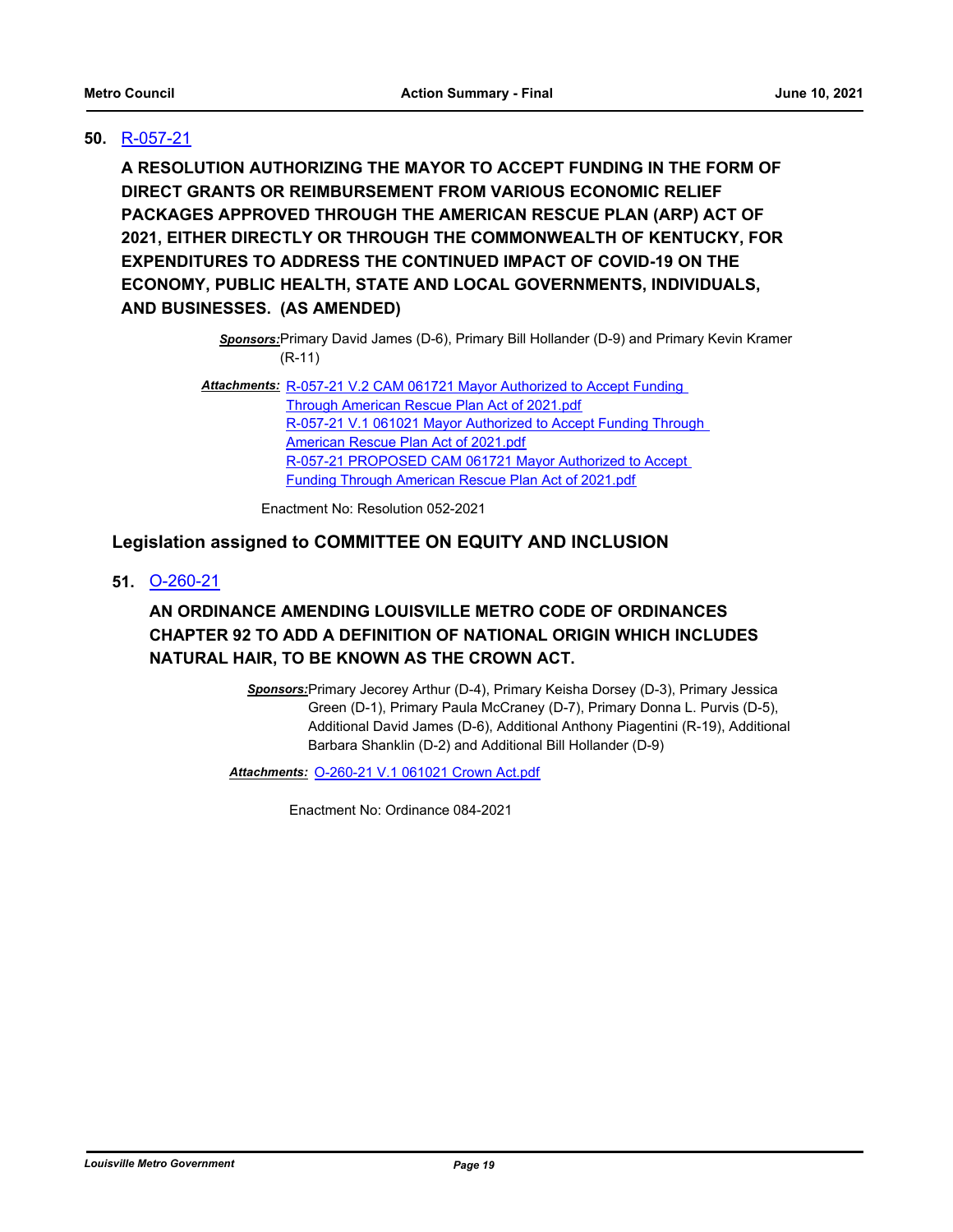# **Legislation assigned to LABOR AND ECONOMIC DEVELOPMENT COMMITTEE**

# **52.** [R-045-21](http://louisville.legistar.com/gateway.aspx?m=l&id=/matter.aspx?key=56099)

**A RESOLUTION PURSUANT TO THE CAPITAL AND OPERATING BUDGET ORDINANCES, APPROVING THE APPROPRIATION TO FUND THE FOLLOWING NONCOMPETITIVELY NEGOTIATED PROFESSIONAL SERVICE CONTRACT FOR LOUISVILLE METRO PUBLIC HEALTH AND WELLNESS CONCERNING SPECIALIZED PHYSICIAN SERVICES IN THE AREA OF CHEMICAL DEPENDENCY TREATMENT - (GOBILE MD LLC - \$58,000.00).**

*Sponsors:*Primary Barbara Shanklin (D-2)

R-045-21 V.1 061021 LMPHW - SPECIALIZED PHYSICIAN *Attachments:* SERVICES -- CHEMICAL DEPENDENCY TREATMENT - (GOBILE MD LLC - \$58,000.00).pdf [GOBILEMD LLC PSC.pdf](http://louisville.legistar.com/gateway.aspx?M=F&ID=e3bb6916-b5eb-4c73-a0db-9f758e5dc028.pdf)

Enactment No: Resolution 042-2021

# **53.** [R-050-21](http://louisville.legistar.com/gateway.aspx?m=l&id=/matter.aspx?key=56166)

# **A RESOLUTION APPROVING THE GRANTING OF LOCAL INCENTIVES TO KRONOS SAASHR, INC. AND ANY SUBSEQUENT ASSIGNEES OR APPROVED AFFILIATES THEREOF PURSUANT TO KRS CHAPTER 154, SUBCHAPTER 32.**

*Sponsors:*Primary Keisha Dorsey (D-3) and Primary Anthony Piagentini (R-19)

Attachments: [R-050-21 V.1 061021 Local Incentives for Kronos Saashr, Inc.pdf](http://louisville.legistar.com/gateway.aspx?M=F&ID=7ed412b2-74ba-4103-adf7-fdf21e2ad0c6.pdf) [Kronos Saashr Inc.-KBI Board Summary.pdf](http://louisville.legistar.com/gateway.aspx?M=F&ID=07ec5682-7e74-4ac3-b90f-378bf25c72d9.pdf) [Mayor KBI support letter - Kronos.pdf](http://louisville.legistar.com/gateway.aspx?M=F&ID=a5d2d8aa-1a5e-4c77-a18a-195d7a38861f.pdf)

Enactment No: Resolution 043-2021

# **54.** [R-051-21](http://louisville.legistar.com/gateway.aspx?m=l&id=/matter.aspx?key=56171)

**A RESOLUTION PURSUANT TO THE CAPITAL AND OPERATING BUDGET ORDINANCES, APPROVING THE APPROPRIATION TO FUND THE FOLLOWING NONCOMPETITIVELY NEGOTIATED SOLE SOURCE CONTRACT FOR THE PARKING AUTHORITY OF RIVER CITY ("PARC") CONCERNING PARKING METER REPLACEMENT PARTS - (POM, INCORPORATED - \$75,000.00).**

*Sponsors:*Primary Cassie Chambers Armstrong (D-8)

Attachments: [R-051-21 V.1 061021 Contract for PARC with POM Inc.pdf](http://louisville.legistar.com/gateway.aspx?M=F&ID=ee2c6e65-f4f8-4693-8374-13b38b427358.pdf)

[POM INC - PARC AGREEMENT.pdf](http://louisville.legistar.com/gateway.aspx?M=F&ID=1f0c911f-7adc-41df-99f3-10f2613f00e3.pdf)

Enactment No: Resolution 044-2021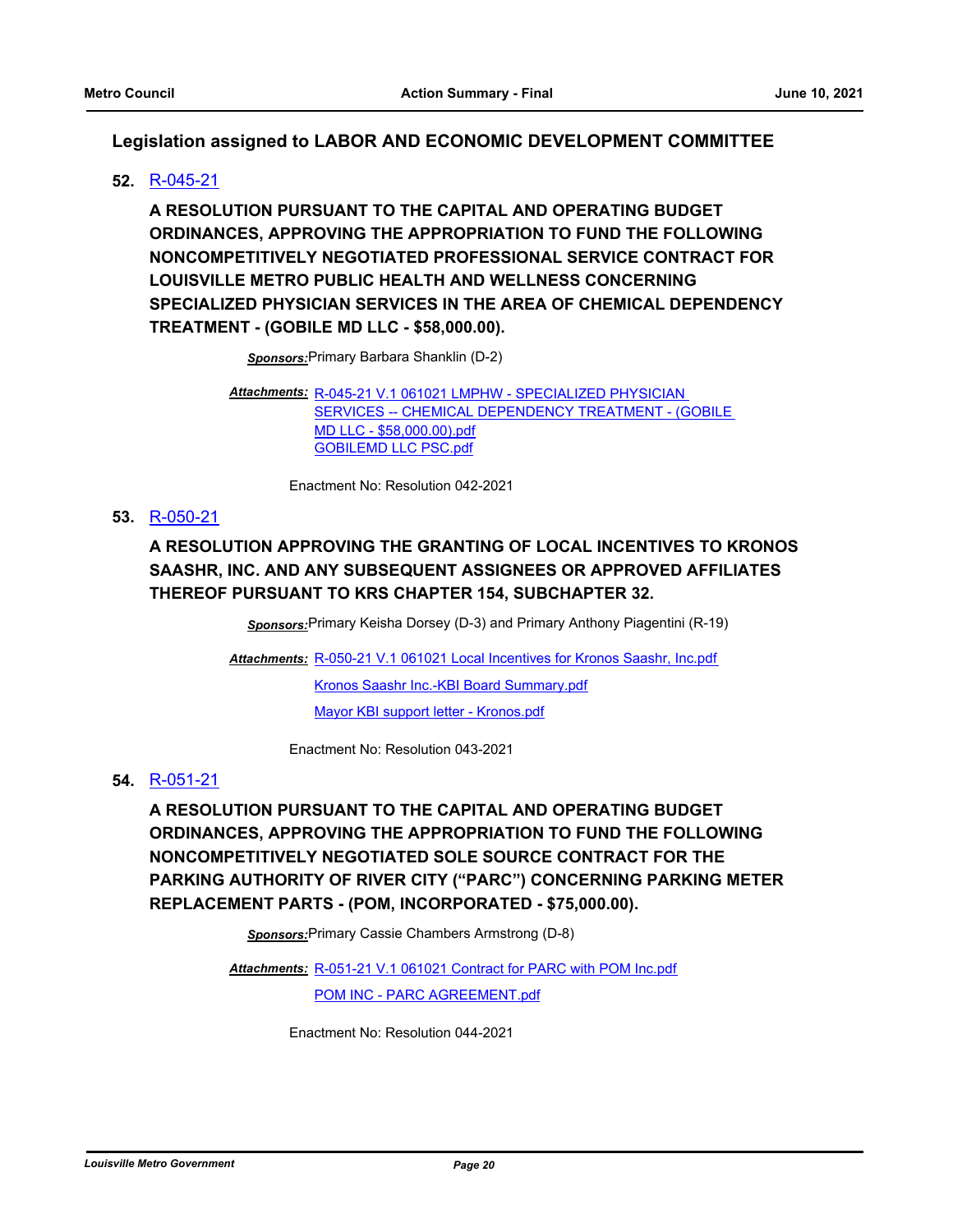# **55.** [R-053-21](http://louisville.legistar.com/gateway.aspx?m=l&id=/matter.aspx?key=56186)

**A RESOLUTION APPROVING THE GRANTING OF LOCAL INCENTIVES TO SAZERAC NORTH AMERICA INC. AND ANY SUBSEQUENT ASSIGNEES OR APPROVED AFFILIATES THEREOF PURSUANT TO KRS CHAPTER 154, SUBCHAPTER 32.**

*Sponsors:*Primary Keisha Dorsey (D-3) and Primary Anthony Piagentini (R-19)

Attachments: R-053-21 V.1 062120 Local Incentives for Sazerac North America Inc.pdf [Sazerac Company, Inc. \(fka Sazerac North America, Inc.\)- Louisville](http://louisville.legistar.com/gateway.aspx?M=F&ID=abe9e713-0550-4bf8-9ff8-f1ae5ddfd506.pdf)  Support Letter.pdf [Sazerac Company, Inc. \(fka Sazerac North America, Inc.\)-](http://louisville.legistar.com/gateway.aspx?M=F&ID=3ffefdbb-2bb1-4094-aa04-e58e09249c95.pdf)  Preliminary Approval September 28, 2017.pdf

Enactment No: Resolution 045-2021

#### **56.** [R-054-21](http://louisville.legistar.com/gateway.aspx?m=l&id=/matter.aspx?key=56191)

**A RESOLUTION PURSUANT TO THE CAPITAL AND OPERATING BUDGET ORDINANCES, APPROVING THE APPROPRIATION TO FUND THE FIRST FIVE MONTHS OF THE FOLLOWING NONCOMPETITIVELY NEGOTIATED SOLE SOURCE CONTRACT FOR HOSTING MAINTENANCE AND SUPPORT OF THE REVENUE COMMISSION'S TAX SYSTEM - FAST ENTERPRISES LLC - \$159,205.00.**

*Sponsors:*Primary Bill Hollander (D-9)

Attachments: R-054-21 V.1 061021 Contract for Revenue Comm. with Fast Enterprises LLC.pdf [FAST HOSTING SERVICES AGREEMENT.pdf](http://louisville.legistar.com/gateway.aspx?M=F&ID=00c7b016-a32d-4ef7-a994-6e1f7fb6c82b.pdf) [Revenue Commission - Contract \(Sole Source\) with Fast Enterprises](http://louisville.legistar.com/gateway.aspx?M=F&ID=e977d667-88da-4389-ae1c-cdcb33251f96.doc)  LLC Resolution 051321 (002).doc

Enactment No: Resolution 046-2021

#### **57.** [R-055-21](http://louisville.legistar.com/gateway.aspx?m=l&id=/matter.aspx?key=56193)

**A RESOLUTION PURSUANT TO THE CAPITAL AND OPERATING BUDGET ORDINANCES APPROVING THE APPROPRIATION TO FUND THE FOLLOWING AMENDMENT TO A NONCOMPETITIVELY NEGOTIATED PROFESSIONAL SERVICE CONTRACT FOR THE OFFICE OF MANAGEMENT AND BUDGET CONCERNING CONSULTATION CONCERNING DEVELOPMENT AND IMPLEMENTATION OF LOUISVILLE'S AMERICAN RESCUE PLAN - (MARGARET HANDMAKER - \$120,000.00 FOR A NEW NOT TO EXCEED AMOUNT OF \$150,000.00).**

*Sponsors:*Primary Bill Hollander (D-9)

Attachments: [R-055-21 V.1 061021 Contract for OMB with Margaret Handmaker.pdf](http://louisville.legistar.com/gateway.aspx?M=F&ID=49edeca4-76a2-4f2e-9d15-d0c216b1ed49.pdf) [June 2021 PSC Amendment for Margaret Handmaker\\_Redacted.pdf](http://louisville.legistar.com/gateway.aspx?M=F&ID=42254c39-9540-4057-adc3-a1d96455abc1.pdf) [May 2021 PSC for Margaret Handmaker\\_Redacted.pdf](http://louisville.legistar.com/gateway.aspx?M=F&ID=77847c67-271d-411b-9706-3c87b1283ee1.pdf)

Enactment No: Resolution 053-2021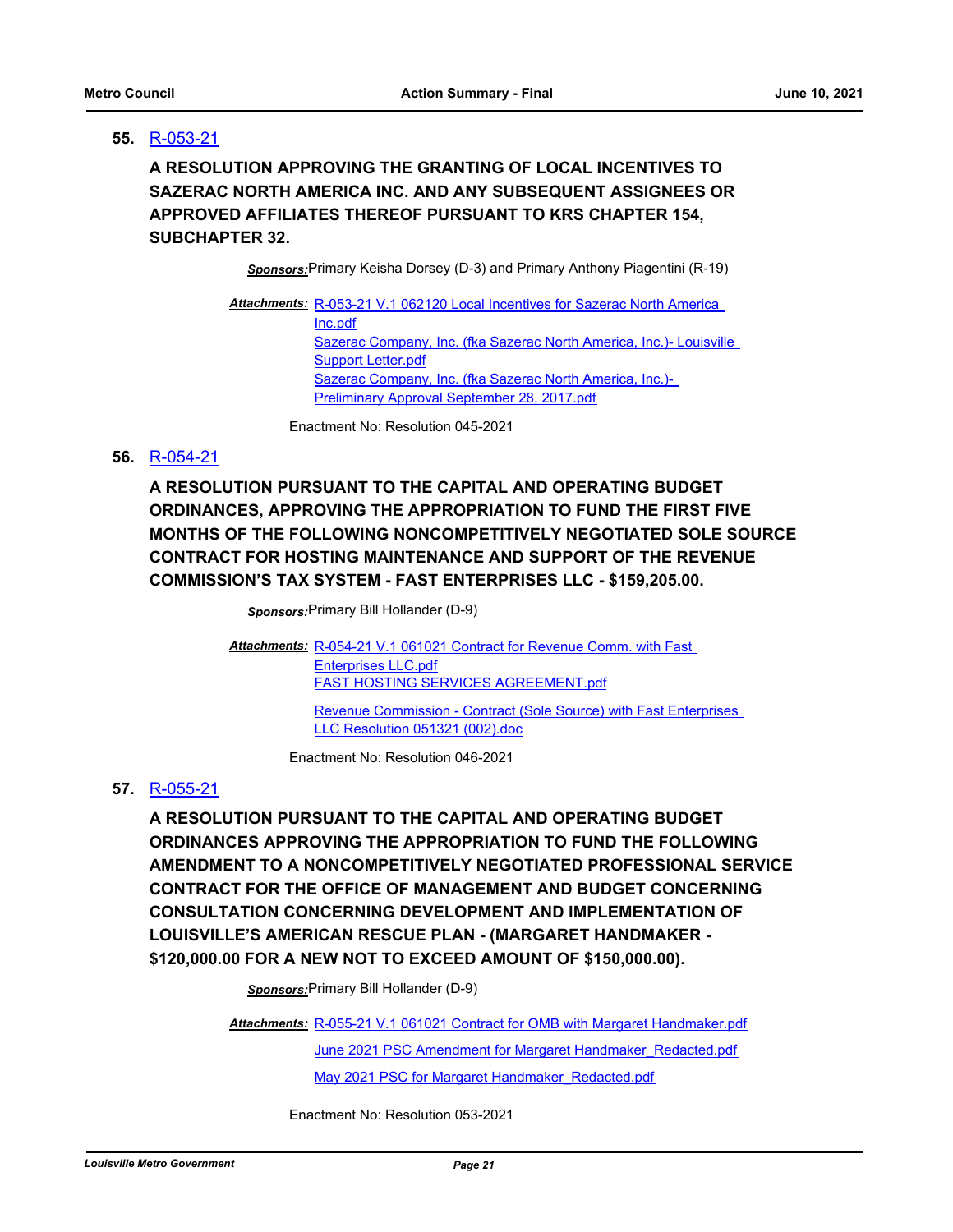# **Legislation assigned to PLANNING AND ZONING COMMITTEE**

#### **58.** [O-244-21](http://louisville.legistar.com/gateway.aspx?m=l&id=/matter.aspx?key=56111)

**AN ORDINANCE RELATING TO THE CLOSURE OF AN UNNAMED ALLEY RUNNING PARALLEL AND TO THE EAST OF SOUTH 20TH STREET AND NORTH OF MAGAZINE STREET CONTAINING APPROXIMATELY 2,000 SQUARE FEET AND BEING IN LOUISVILLE METRO (CASE NO. 21STRCLOSURE0001).**

*Sponsors:*Primary Madonna Flood (D-24)

Attachments: O-244-21 V.1 061021 Unnamed Alley Running E. 20th St N Magazine St.pdf [21-STRCLOSURE-0001.pdf](http://louisville.legistar.com/gateway.aspx?M=F&ID=e94c20d2-5b71-4384-8dfa-37f06be85d09.pdf) [21-STRCLOSURE-0001\\_PC min\\_005.06.21.pdf](http://louisville.legistar.com/gateway.aspx?M=F&ID=13fecc54-0f88-4ba1-811e-f16a325840f2.pdf) [21-STRCLOSURE-0001\\_legal desc.pdf](http://louisville.legistar.com/gateway.aspx?M=F&ID=bd1ab930-fb48-4f4c-997c-e0a98b781c14.pdf) [21-STRCLOSURE-0001\\_plat.pdf](http://louisville.legistar.com/gateway.aspx?M=F&ID=8035d399-38ea-46d9-b74e-84641baeee5b.pdf) [21-STRCLOSURE-0001\\_staff rpt.pdf](http://louisville.legistar.com/gateway.aspx?M=F&ID=fe5b6e61-e44a-4379-a1b4-18bc7c0f3368.pdf)

# **59.** [O-256-21](http://louisville.legistar.com/gateway.aspx?m=l&id=/matter.aspx?key=56175)

**AN ORDINANCE AMENDING ORDINANCE NO. 057, SERIES 2020 REGARDING THE PERIOD FOR TEMPORARY USE OF PARKING LOTS, OPEN AREAS AND SIDEWALKS FOR OUTDOOR DINING AND ALCOHOL SALES IN RESPONSE TO THE COVID-19 CRISIS.**

*Sponsors:*Primary Madonna Flood (D-24)

Attachments: O-256-21 V.1 061021 Temp Parking Lots Open Areas and Sidewalk Outdoor Dinning and Clcohol Sale Covid-19 crisis.pdf

Enactment No: Ordinance 085-2021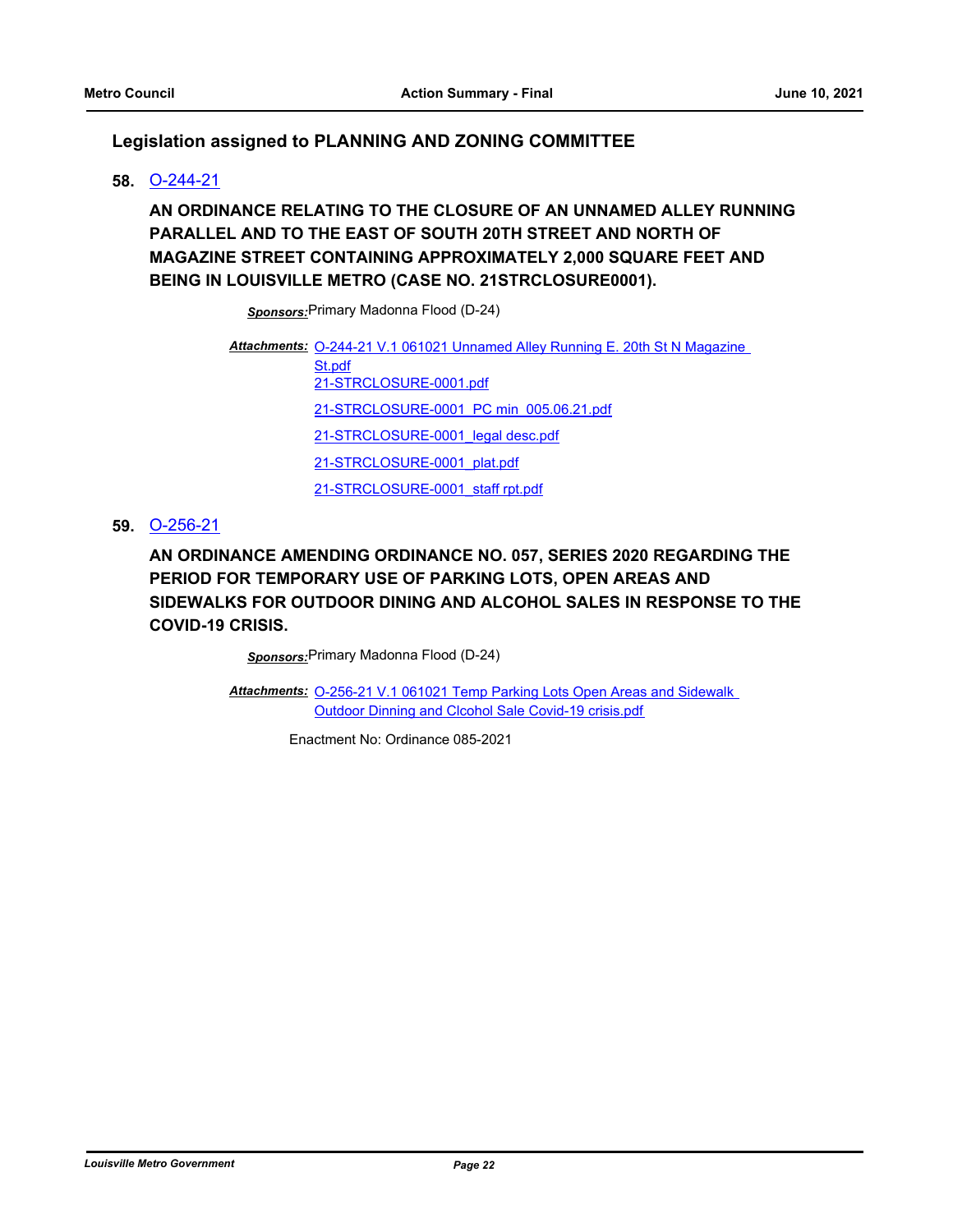## **60.** [O-257-21](http://louisville.legistar.com/gateway.aspx?m=l&id=/matter.aspx?key=56187)

**AN ORDINANCE RELATING TO THE ZONING OF PROPERTIES LOCATED AT 11800 AND 11908 EAST ORELL ROAD AND 11705 DIXIE HIGHWAY CONTAINING APPROXIMATELY 6.15 ACRES AND BEING IN LOUISVILLE METRO (CASE NO. 20ZONE0034).**

*Sponsors:*Primary Madonna Flood (D-24)

| Attachments: O-257-21 V.1 061021 Zoning at 11800 AND 11908 E ORELL ROAD<br>AND 11705 DIXIE HIGHWAY.pdf |  |
|--------------------------------------------------------------------------------------------------------|--|
| 20-ZONE-0034.pdf                                                                                       |  |
| 20-ZONE-0034 PC min 05.17.21.pdf                                                                       |  |
| 20-ZONE-0034 other minutes multiple.pdf                                                                |  |
| 20-ZONE-0034 staff rpts.pdf                                                                            |  |
| 20-ZONE-0034 legal desc.pdf                                                                            |  |
| 20-ZONE-0034 appl justification stmt.pdf                                                               |  |
| 20-ZONE-0034 applicant presentation 5-14.pdf                                                           |  |
| 20-ZONE-0034 citizen comments.pdf                                                                      |  |
| 20-ZONE-0034 Fischer presentation.pdf                                                                  |  |
| 20-ZONE-0034 James Jones presentation.pdf                                                              |  |
| 20-ZONE-0034 Sally Smith presentation.pdf                                                              |  |

Enactment No: Ordinance 093-2021

#### **61.** [O-258-21](http://louisville.legistar.com/gateway.aspx?m=l&id=/matter.aspx?key=56197)

**AN ORDINANCE RELATING TO THE CLOSURE OF A PORTION OF CEDAR CREEK ROAD BETWEEN 7509 AND 7710 CEDAR CREEK ROAD CONTAINING APPROXIMATELY 6,015.84 SQUARE FEET AND BEING IN LOUISVILLE METRO (CASE NO. 21STRCLOSURE0008).**

*Sponsors:*Primary Madonna Flood (D-24)

Attachments: O-258-21 V.1 061021 Closure of a Portion of Cedar Creek Road Between 7509 and 7710 Cedar Creek Road.pdf [21-STRCLOSURE-0008.pdf](http://louisville.legistar.com/gateway.aspx?M=F&ID=637bc034-31c8-4003-8367-b3896503cc45.pdf) [21-STRCLOSURE-0008\\_PC minutes\\_05.20.21.pdf](http://louisville.legistar.com/gateway.aspx?M=F&ID=d6be244b-dc2e-49ee-aeb6-11dbc8f33cd7.pdf) [21-STRCLOSURE-0008\\_LDT minutes\\_05.13.21.pdf](http://louisville.legistar.com/gateway.aspx?M=F&ID=7220ec55-c4d6-4ba7-802d-ad115da3a713.pdf) [21-STRCLOSURE-0008\\_PC Staff Report.pdf](http://louisville.legistar.com/gateway.aspx?M=F&ID=7f78b057-d9d3-49a4-8225-9d15def3ed07.pdf) [21-STRCLOSURE-0008\\_Closure Plat\\_05.20.21.pdf](http://louisville.legistar.com/gateway.aspx?M=F&ID=76b4d566-852e-4e6a-8de8-91ace8569160.pdf)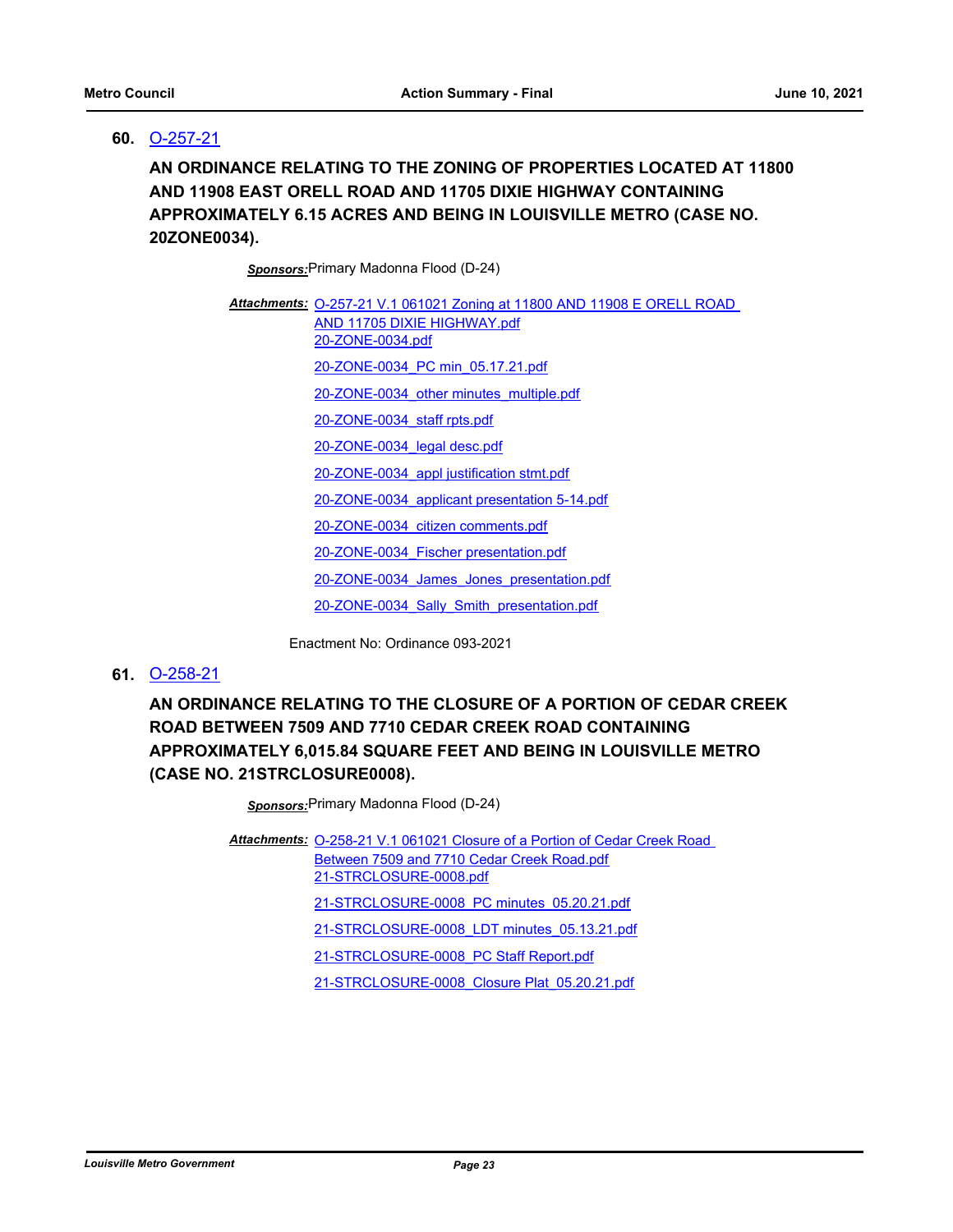# **62.** [O-259-21](http://louisville.legistar.com/gateway.aspx?m=l&id=/matter.aspx?key=56198)

**AN ORDINANCE RELATING TO THE CLOSURE OF A PORTION OF THE RIGHT-OF-WAY OF FEGENBUSH LANE ADJACENT TO 5905 FEGENBUSH LANE CONTAINING APPROXIMATELY 3.87 ACRES AND BEING IN LOUISVILLE METRO (CASE NO. 21STRCLOSURE0004).**

*Sponsors:*Primary Madonna Flood (D-24)

| Attachments: O-259-21 V.1 061021 Closure of a Portion of the Right-of-Way of |
|------------------------------------------------------------------------------|
| Fegenbush Lane adjacent to 5905 Fegenbush Lane.pdf<br>21-STRCLOSURE-0004.pdf |
| 21-STRCLOSURE-0004 Plan 032221.pdf                                           |
| 21-STRCLOSURE-0004 PC minutes 05.20.21.pdf                                   |
| 21-STRCLOSURE-0004 LDT minutes.pdf                                           |
| 21-STRCLOSURE-0004 staff rpts.pdf                                            |
|                                                                              |

[21-STRCLOSURE-0004\\_legal desc and plat\\_05.20.21.pdf](http://louisville.legistar.com/gateway.aspx?M=F&ID=f9b617bd-5b2c-40e5-9c43-392d98041eff.pdf)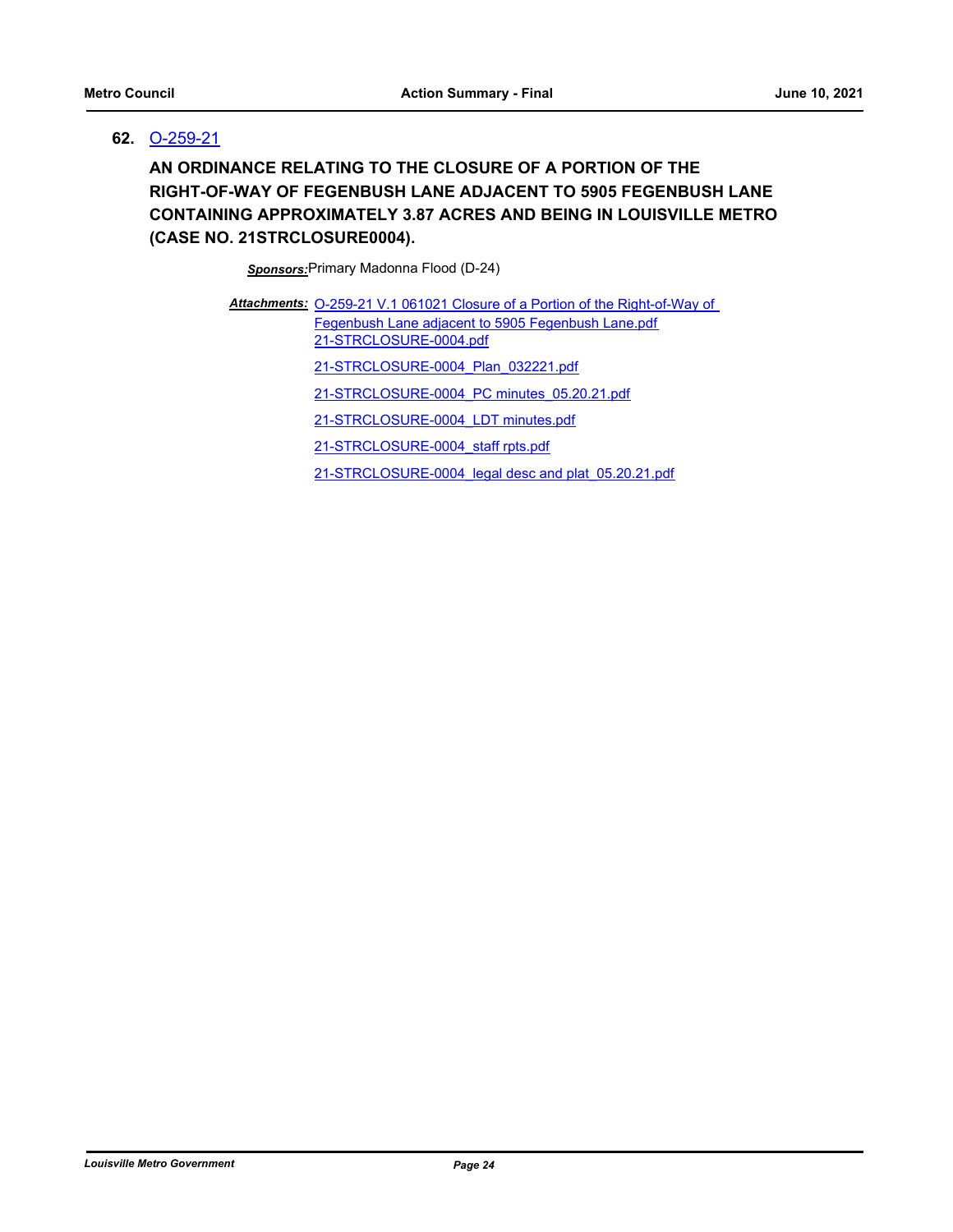# **Legislation assigned to PUBLIC SAFETY COMMITTEE**

# **63.** [R-048-21](http://louisville.legistar.com/gateway.aspx?m=l&id=/matter.aspx?key=56109)

**A RESOLUTION AUTHORIZING THE MAYOR TO MAKE APPLICATION FOR AND, UPON APPROVAL, TO ENTER INTO A \$55,920.00 GRANT AGREEMENT WITH THE KENTUCKY OFFICE OF HOMELAND SECURITY (KOHS), TO EXECUTE ANY DOCUMENTS WHICH ARE DEEMED NECESSARY BY KOHS TO FACILITATE AND ADMINISTER A CYBER SECURITY IDENTITY AND ACCESS MANAGEMENT PROJECT TO ADDRESS WEAKNESSES IN RECENT CYBER SECURITY ASSESSMENT FINDINGS AND TO ACT AS THE AUTHORIZED CORRESPONDENT FOR THIS PROJECT.**

*Sponsors:*Primary David James (D-6)

[R-048-21 V.1 061021 A \\$55,920.00 GRANT AGREEMENT WITH](http://louisville.legistar.com/gateway.aspx?M=F&ID=45436779-d0e3-474b-9da0-b4f15af6c483.pdf)  *Attachments:* KENTUCKY OFFICE OF HOMELAND SECURITY (KOHS) - TO FACILITATE AND ADMINISTER A CYBER SECURITY IDENTITY-ACCESS MANAGEMENT PROJECT.pdf

Enactment No: Resolution 048-2021

#### **64.** [R-049-21](http://louisville.legistar.com/gateway.aspx?m=l&id=/matter.aspx?key=56103)

**A RESOLUTION AUTHORIZING THE MAYOR TO MAKE APPLICATION FOR AND, UPON APPROVAL, TO ENTER INTO A \$114,000.00 GRANT AGREEMENT WITH THE KENTUCKY OFFICE OF HOMELAND SECURITY (KOHS), TO EXECUTE ANY DOCUMENTS WHICH ARE DEEMED NECESSARY BY KOHS TO FACILITATE AND ADMINISTER A PROJECT FOR A CYBER SECURITY CONTINUITY OF OPERATIONS PLAN CONCERNING PREPARATION FOR CYBERATTACKS AND EXERCISES RELATED THERETO AND TO ACT AS THE AUTHORIZED CORRESPONDENT FOR THIS PROJECT.**

*Sponsors:*Primary David James (D-6)

[R-049-21 V.1 061021 A \\$114,000.00 GRANT AGREEMENT WITH](http://louisville.legistar.com/gateway.aspx?M=F&ID=bb5f995a-2cc5-4243-b2ed-9c1688c97be1.pdf)  *Attachments:* KENTUCKY OFFICE OF HOMELAND SECURITY (KOHS) TO FACILITATE AND ADMINISTER A PROJECT FOR A CYBER SECURITY OPERATIONS PLAN.pdf

Enactment No: Resolution 049-2021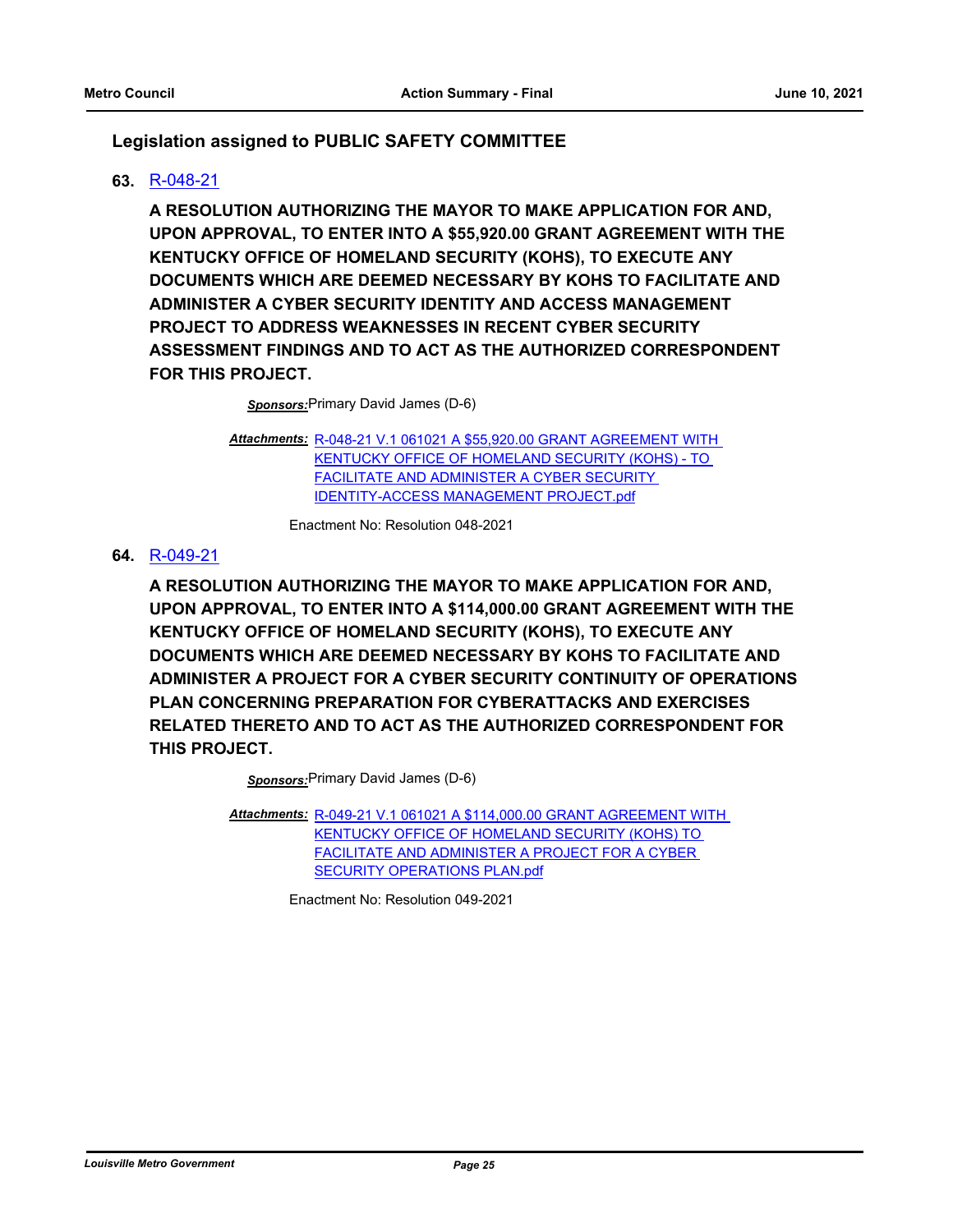#### **Legislation assigned to PUBLIC WORKS COMMITTEE**

**65.** [O-248-21](http://louisville.legistar.com/gateway.aspx?m=l&id=/matter.aspx?key=56155)

# **AN ORDINANCE AMENDING THE LOUISVILLE/JEFFERSON COUNTY METRO CODE OF ORDINANCES ("LMCO") CHAPTER 115 RELATING TO LICENSING REQUIREMENT EXEMPTIONS.**

*Sponsors:*Primary Rick Blackwell (D-12)

Attachments: **O-248-21 V.1 061021 Chp 115 Relating to Licensing Requirement** Exemptions.pdf

#### **66.** [O-253-21](http://louisville.legistar.com/gateway.aspx?m=l&id=/matter.aspx?key=56161)

**AN ORDINANCE AMENDING CHAPTER 156 OF THE LOUISVILLE METRO CODE OF ORDINANCES RELATING TO THE REQUIREMENT OF PROPER PROPERTY MAINTENANCE AND THE EFFICIENT ENFORCEMENT OF VIOLATIONS.**

*Sponsors:*Primary Rick Blackwell (D-12)

Attachments: O-253-21 V.1 061021 Vehicle Impoundment Proper Property Maintenance and Efficient Encorcement.pdf

#### **67.** [R-052-21](http://louisville.legistar.com/gateway.aspx?m=l&id=/matter.aspx?key=56185)

# **A RESOLUTION AUTHORIZING EMINENT DOMAIN PROCEEDINGS PURSUANT TO KRS CHAPTER 99.715 AND KRS CHAPTER 416 AGAINST REAL PROPERTY LOCATED AT 2700-2706 WEST CHESTNUT STREET AND 2708 WEST CHESTNUT STREET WHICH HAVE BEEN CERTIFIED AS BLIGHTED AND DETERIORATED.**

*Sponsors:*Primary Donna L. Purvis (D-5)

Attachments: [R-052-21 V.1 061021 West Chestnut Spot Blight Condemnation.pdf](http://louisville.legistar.com/gateway.aspx?M=F&ID=daa4f4e4-df41-4fdc-b833-968ba9ab483d.pdf)

[R-052-21 ATTACH Exhibit A - Resolution 7 Series 2019 - Spot](http://louisville.legistar.com/gateway.aspx?M=F&ID=910f3b55-9a73-4355-909e-35bd13f42a26.pdf)  Condemnation St Charles Ch.pdf [R-052-21 ATTACH Exhibit B - Resolution 47 Series 2019 - 2700 W](http://louisville.legistar.com/gateway.aspx?M=F&ID=20be05cc-b78d-4848-944d-d8ceb44ea5c4.pdf)  Chestnut St Spot Condemnation.pdf

Enactment No: Resolution 050-2021

#### **68.** [R-056-21](http://louisville.legistar.com/gateway.aspx?m=l&id=/matter.aspx?key=56201)

**A RESOLUTION AUTHORIZING THE OFFICE OF THE JEFFERSON COUNTY ATTORNEY TO BRING A CONDEMNATION ACTION AGAINST THE OWNERS OF CERTAIN PROPERTY, PARCEL NO. EIGHTEEN (18), IN JEFFERSON COUNTY IN CONNECTION WITH THE LA GRANGE ROAD BIKE/ PEDESTRIAN PROJECT (KY 907).**

*Sponsors:*Primary Paula McCraney (D-7)

Attachments: R-056-21 V.1 061021 Parcel No. 18 (Baker Heirs, et al) Condemnation.pdf [R-056-21 ATTACH Exhibit A.pdf](http://louisville.legistar.com/gateway.aspx?M=F&ID=7ee56443-2eb8-4d78-babb-e091f11e649e.pdf) [R-056-21 ATTACH Exhibit B.pdf](http://louisville.legistar.com/gateway.aspx?M=F&ID=a98ce3e6-3c76-455f-91db-c3c1dcebdb89.pdf)